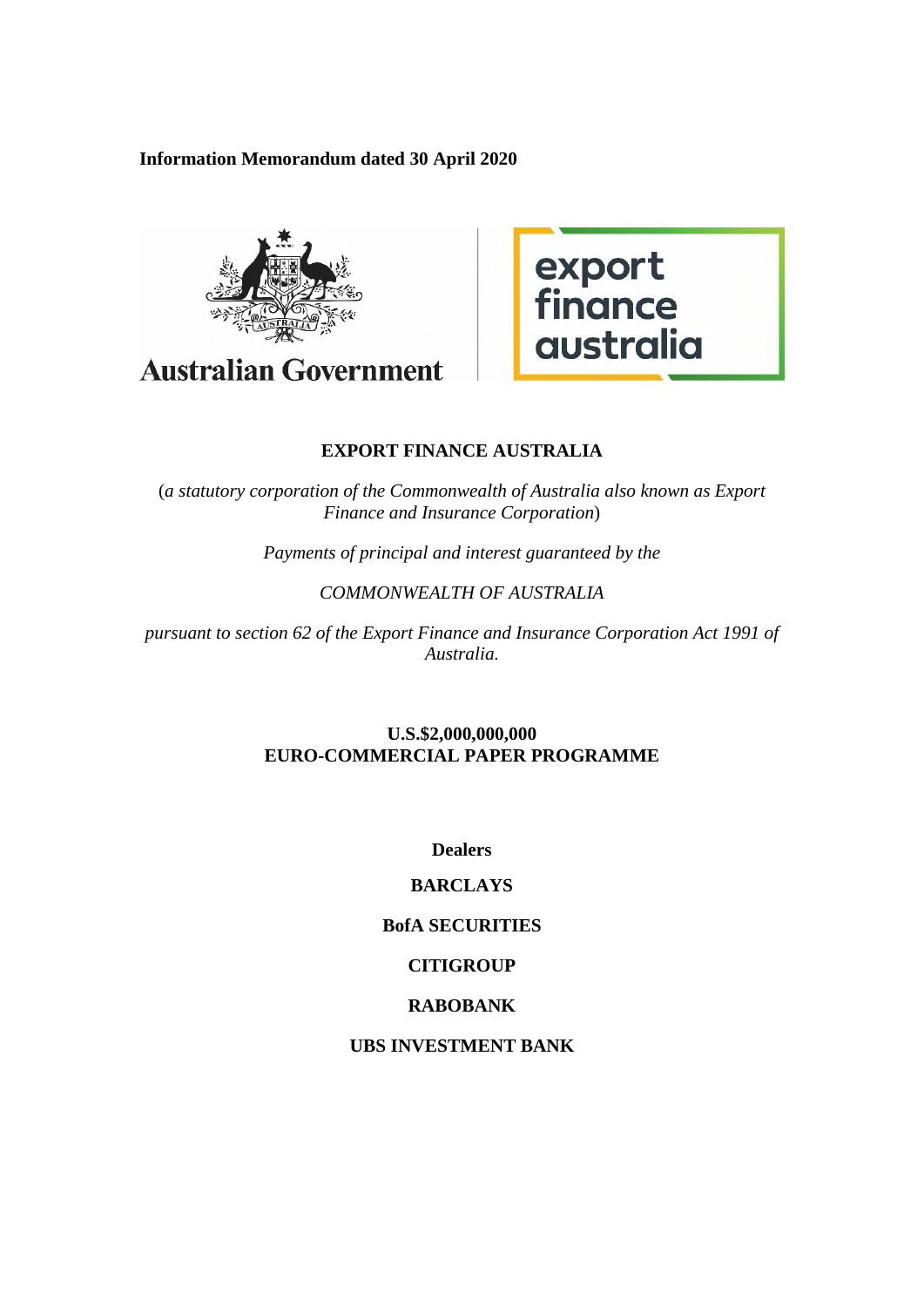#### **IMPORTANT NOTICE**

This Information Memorandum (together with any supplementary information memorandum and information incorporated herein or therein by reference, the "**Information Memorandum**") contains summary information provided by Export Finance Australia (the "**Issuer**" or "**EFA**") in connection with a euro-commercial paper programme (the "**Programme**") under which the Issuer may issue and have outstanding at any time euro-commercial paper notes (the "**Notes**") up to a maximum aggregate amount of U.S.\$2,000,000,000 or its equivalent in alternative currencies. Under the Programme, the Issuer may issue Notes outside the United States pursuant to Regulation S ("**Regulation S**") of the United States Securities Act of 1933, as amended (the "**Securities Act**"). The Issuer has, pursuant to a dealer agreement dated 30 April 2020 (as amended, supplemented and/or restated from time to time, the "**Dealer Agreement**"), appointed Bank of America Merrill Lynch International DAC, Barclays Bank PLC, Citigroup Global Markets Limited, Coöperatieve Rabobank U.A. and UBS AG London Branch as dealers for the Notes (together with any additional institution(s) appointed from time to time as dealers for the Notes pursuant to the Dealer Agreement, the "**Dealers**") and authorised and requested the Dealers to circulate the Information Memorandum in connection with the Programme on their behalf to purchasers or potential purchasers of the Notes.

**THE NOTES HAVE NOT BEEN AND WILL NOT BE REGISTERED UNDER THE UNITED STATES SECURITIES ACT OR ANY U.S. STATE SECURITIES LAWS AND MAY NOT BE OFFERED, SOLD OR DELIVERED WITHIN THE UNITED STATES OR TO, OR FOR THE ACCOUNT OR BENEFIT OF, U.S. PERSONS (AS DEFINED IN REGULATION S UNDER THE SECURITIES ACT ("REGULATION S")) ("U.S. PERSONS") UNLESS AN EXEMPTION FROM THE REGISTRATION REQUIREMENTS OF THE SECURITIES ACT IS AVAILABLE AND IN ACCORDANCE WITH ALL APPLICABLE SECURITIES LAWS OF ANY STATE OF THE UNITED STATES AND ANY OTHER JURISDICTION.** 

**The Notes have not been approved or disapproved by the United States Securities and Exchange Commission or any other securities commission or other regulatory authority in the United States, nor have the foregoing authorities approved this Information Memorandum or confirmed the accuracy or determined the adequacy of the information contained in this Information Memorandum. Any representation to the contrary is unlawful.** 

The Issuer has confirmed to the Dealers that the information contained or incorporated by reference in the Information Memorandum is true and accurate in all material respects and not misleading and that there are no other facts the omission of which makes the Information Memorandum as a whole or any such information contained or incorporated by reference therein misleading.

None of the Dealers accept any responsibility, express or implied, for updating the Information Memorandum and neither the delivery of the Information Memorandum nor any offer or sale made on the basis of the information in the Information Memorandum shall under any circumstances create any implication that the Information Memorandum is accurate at any time subsequent to the date thereof with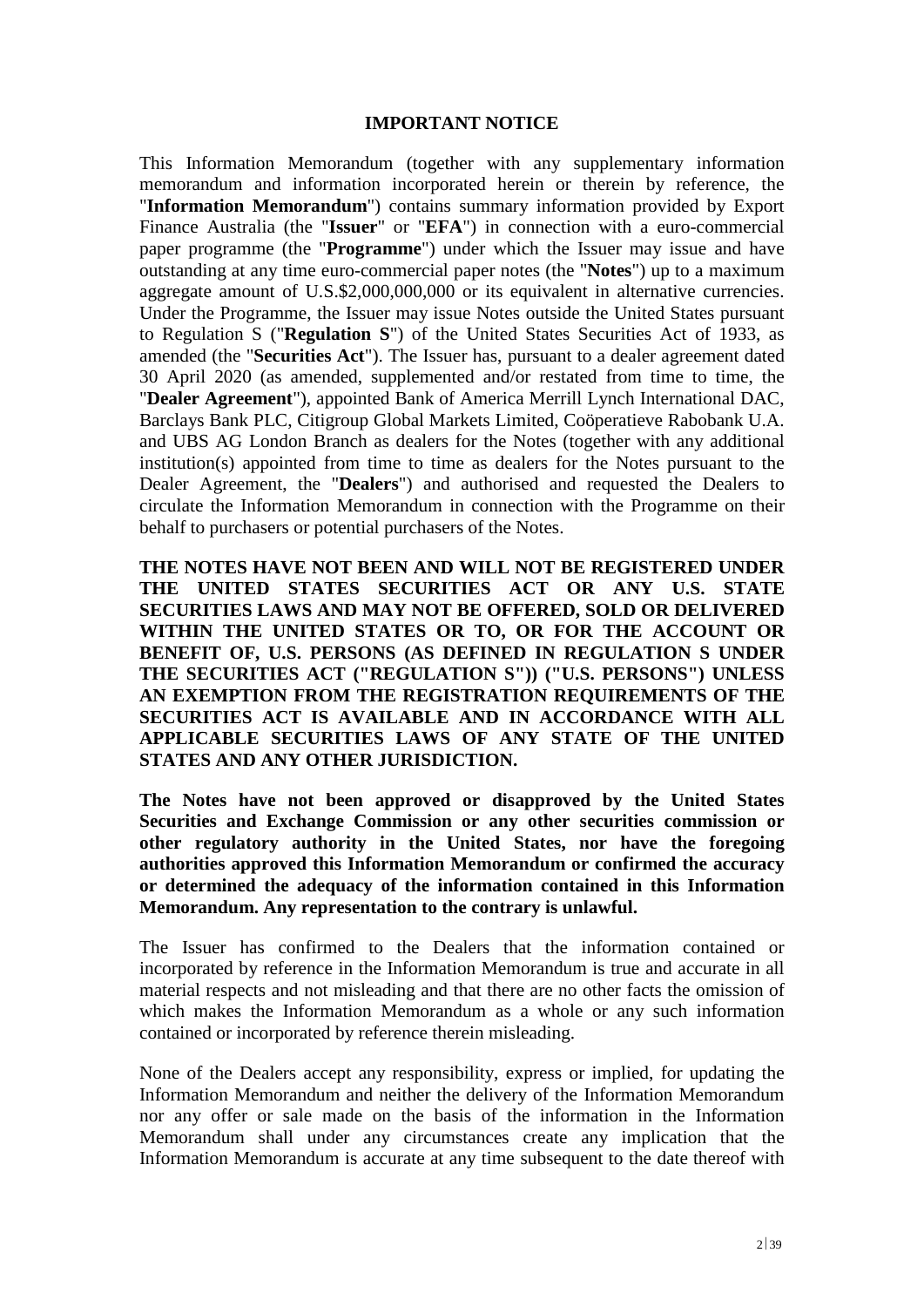respect to the Issuer or that there has been no change in the business, financial condition or affairs of the Issuer since the date thereof.

No person is authorised by the Issuer to give any information or to make any representation not contained in the Information Memorandum and any information or representation not contained therein must not be relied upon as having been authorised.

The Dealers have not independently verified the information contained in the Information Memorandum. Accordingly, no representation or warranty or undertaking (express or implied) is made, and no responsibility or liability is accepted by the Dealers as to the authenticity, origin, validity, accuracy or completeness of, or any errors in or omissions from, any information or statement contained in the Information Memorandum or in or from any accompanying or subsequent material or presentation.

The information contained in the Information Memorandum is not and should not be construed as a recommendation by the Dealers or the Issuer that any recipient should purchase Notes. Each such recipient must make and shall be deemed to have made its own independent assessment and investigation of the financial condition, affairs and creditworthiness of the Issuer and of the Programme as it may deem necessary and must base any investment decision upon such independent assessment and investigation and not on the Information Memorandum.

No Dealer undertakes to review the business or financial condition or affairs of the Issuer during the life of the Programme, nor undertakes to advise any recipient of the Information Memorandum of any information or change in such information coming to any Dealer's attention.

None of the Dealers accepts any liability in relation to this Information Memorandum or its distribution by any other person, or for any acts or omissions of the Issuer or any third party in connection with the Information Memorandum or the issuance and offering of any Notes from time to time. This Information Memorandum does not, and is not intended to, constitute an offer or invitation to any person to purchase Notes. The distribution of this Information Memorandum and the offering for sale of Notes or any interest in such Notes or any rights in respect of such Notes, in certain jurisdictions, may be restricted by law. Persons obtaining this Information Memorandum or any Notes or any interest in such Notes or any rights in respect of such Notes are required by the Issuer and the Dealers to inform themselves about and to observe any such restrictions. In particular, but without limitation, such persons are required to comply with the restrictions on offers or sales of Notes and on distribution of this Information Memorandum and other information in relation to the Notes, the Issuer set out under "Selling Restrictions" below.

No application will be made at any time to list the Notes on any stock exchange. A communication of an invitation or inducement to engage in investment activity (within the meaning of Section 21 of the Financial Services and Markets Act 2000 (the "**FSMA**")) received in connection with the issue or sale of any Notes will only be made in circumstances in which Section 21(1) of the FSMA does not apply to the Issuer.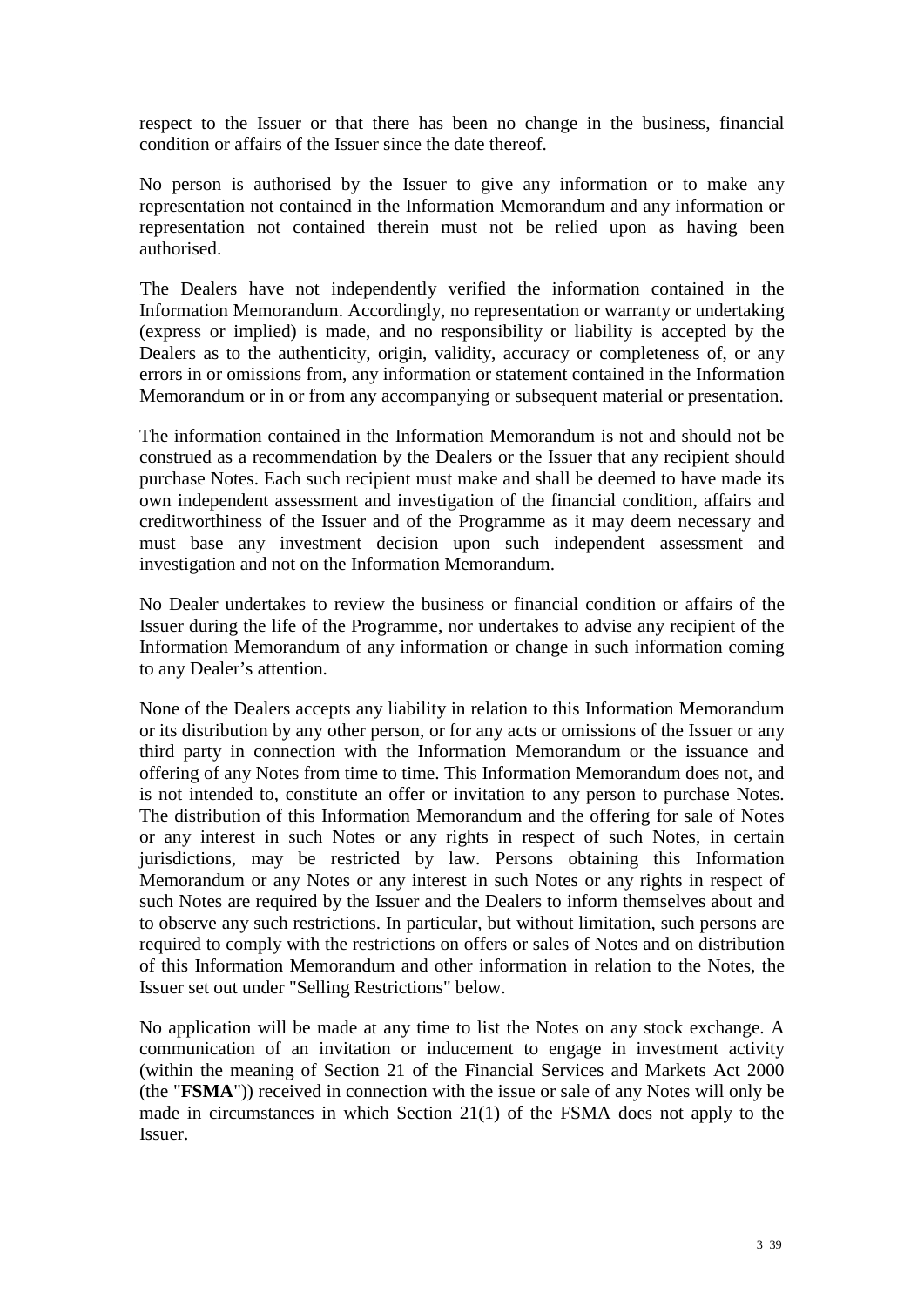## **MIFID II Product Governance / Professional Investors and ECPs Only Target Market**

Solely by virtue of appointment as Dealer on this Programme, none of the Dealers nor any of their respective affiliates will be a manufacturer for the purpose of EU Delegated Directive 2017/593.

## **Singapore Securities and Futures Act Product Classification**

Solely for the purposes of its obligations pursuant to sections  $309B(1)(a)$  and 309B(1)(c) of the Securities and Futures Act (Chapter 289) of Singapore (the "**SFA**"), the Issuer has determined, and hereby notifies all relevant persons (as defined in Section 309A of the SFA) that the Notes are "prescribed capital markets products" (as defined in the Securities and Futures (Capital Markets Products) Regulations 2018).

### **Tax**

No comment is made, and no advice is given by the Issuer or any Dealer in respect of taxation matters relating to the Notes and each investor is advised to consult its own professional adviser.

## **Legal Entity Identifier**

The Legal Entity Identifier of the Issuer is 213800XAAULSUYWPBB61.

## **Interpretation**

In the Information Memorandum, references to euros and  $\epsilon$  are to the lawful currency introduced at the start of the third stage of European Economic and Monetary Union pursuant to the Treaty on the Functioning of the European Union, as amended from time to time; references to Sterling and £ are to pounds sterling; references to U.S. Dollars and U.S.\$ are to United States dollars; references to JPY and ¥ are to Japanese Yen and references to AUD are to Australian dollars.

Any reference in this Information Memorandum to any legislation (whether primary legislation or other subsidiary legislation made pursuant to primary legislation) shall be construed as a reference to such legislation as the same may have been, or may from time to time be, amended, modified, superseded or re-enacted.

Where the Information Memorandum refers to the provisions of any other document, such reference should not be relied upon and the document must be referred to for its full effect.

### **Documents Incorporated By Reference**

The most recently published audited financial statements of the Issuer, and all amendments and supplements to this Information Memorandum prepared by the Issuer from time to time, shall be deemed to be incorporated in, and to form part of, this Information Memorandum.

Copies of the Issuer's annual reports, containing the financial statements from time to time incorporated by reference in this Information Memorandum, can also be obtained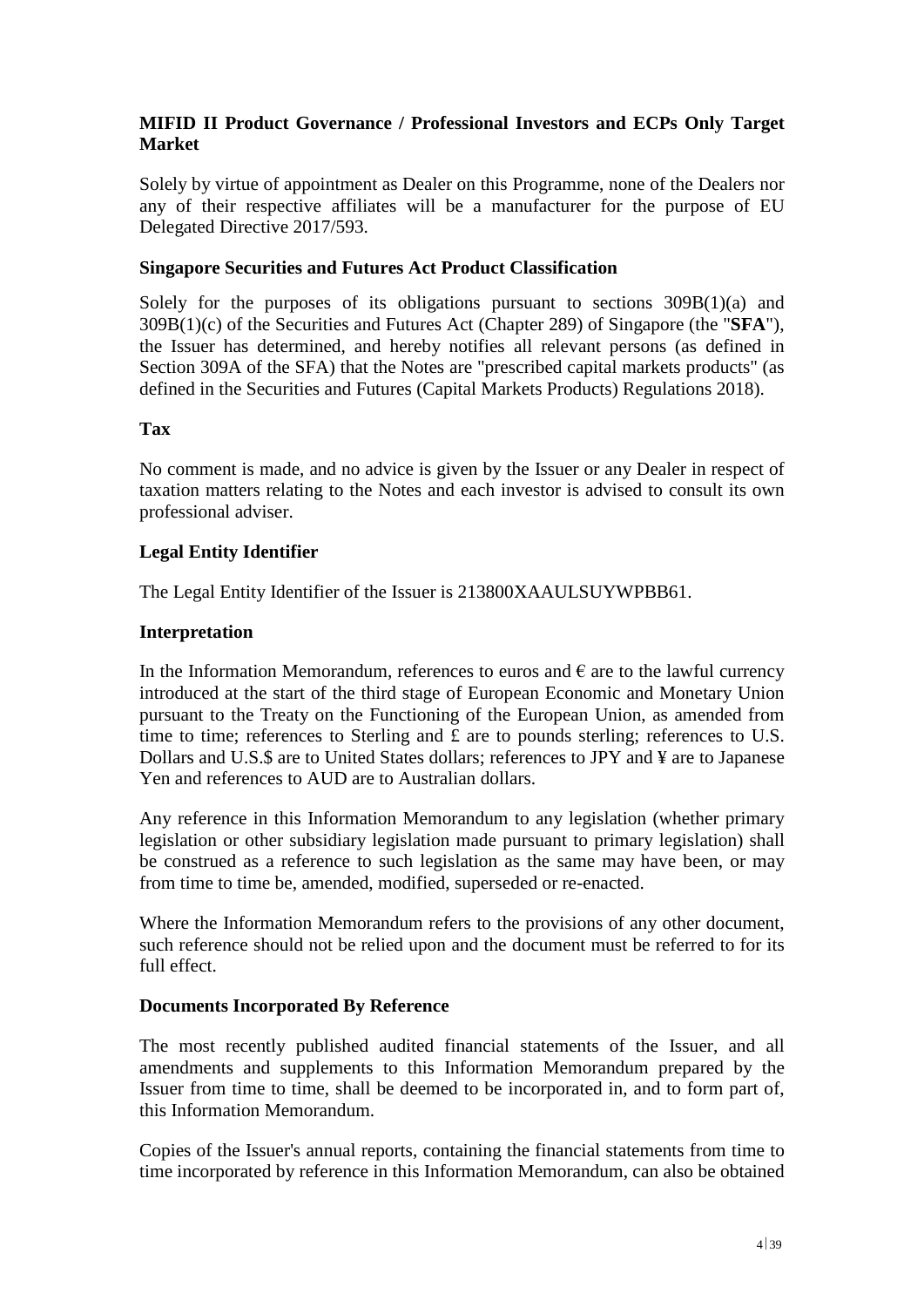from its website at [https://www.exportfinance.gov.au/reports/export-finance-annual](https://www.exportfinance.gov.au/reports/export-finance-annual-report.pdf)[report.pdf.](https://www.exportfinance.gov.au/reports/export-finance-annual-report.pdf) 

Any statement contained in a document incorporated by reference into this Information Memorandum or contained in any supplementary information memorandum or in any document incorporated by reference therein shall, to the extent applicable (whether expressly, by implication or otherwise), be deemed to modify or supersede earlier statements contained in this Information Memorandum or in a document which is incorporated by reference in this Information Memorandum. Any statement so modified or superseded shall not be deemed, except as so modified or superseded, to constitute a part of this Information Memorandum.

Except as provided above, no other information, including information on the web site of the Issuer is incorporated by reference into this Information Memorandum.

Each Dealer will, following receipt of such documentation from the Issuer, provide to each person to whom a copy of this Information Memorandum has been delivered, upon request of such person, a copy of any or all the documents incorporated herein by reference unless such documents have been modified or superseded as specified above. Written requests for such documents should be directed to the relevant Dealer at its office as set out at the end of this Information Memorandum.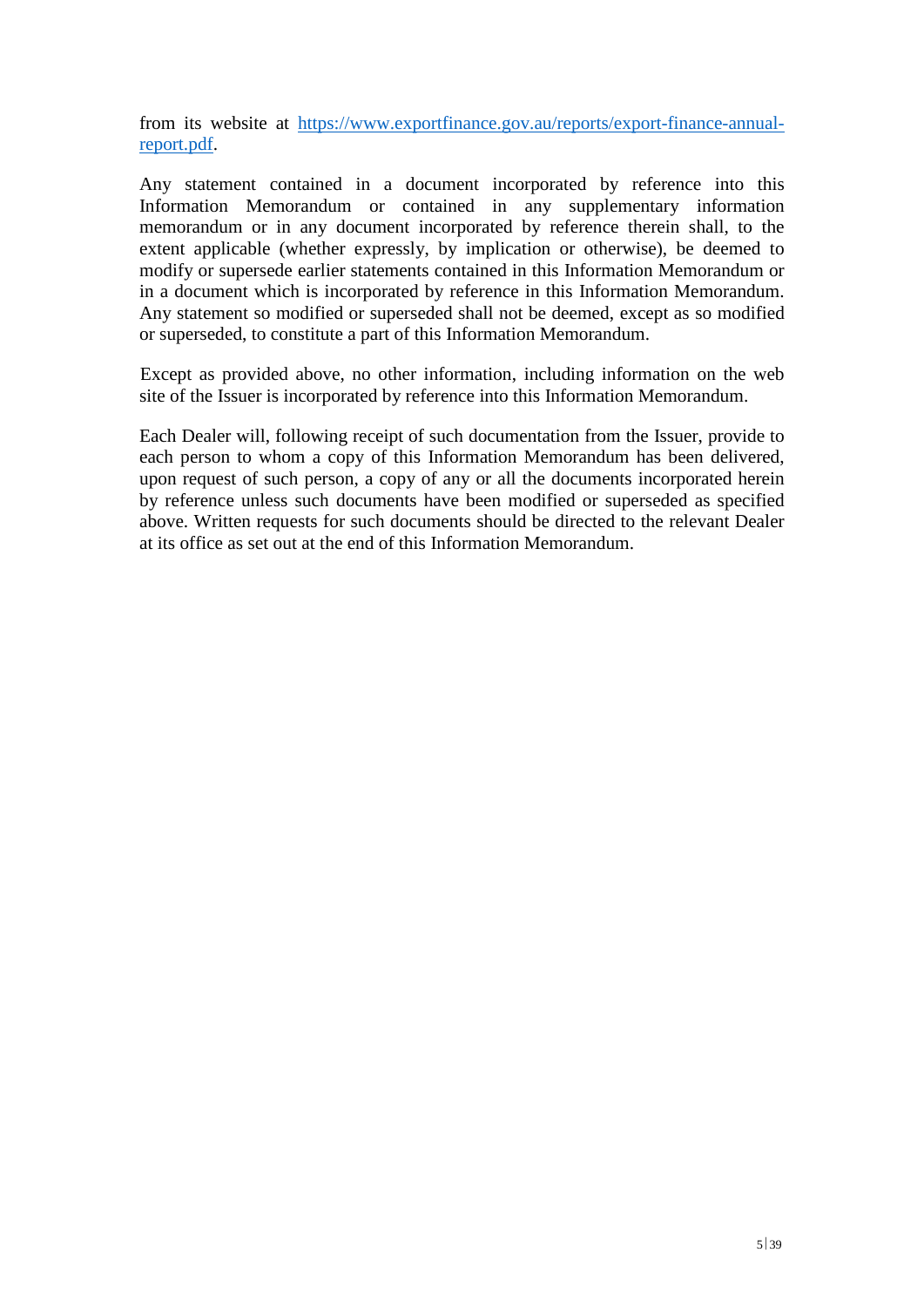# **TABLE OF CONTENTS**

|                             | Page               |
|-----------------------------|--------------------|
| <b>TERMS AND CONDITIONS</b> | [7]                |
| DESCRIPTION OF THE ISSUER   | [10]               |
| <b>SELLING RESTRICTIONS</b> | [11]               |
| AUSTRALIAN TAXATION         | $\lceil 15 \rceil$ |
| <b>FORMS OF NOTES</b>       | [20]               |
| PROGRAMME PARTICIPANTS      | 38 <sup>1</sup>    |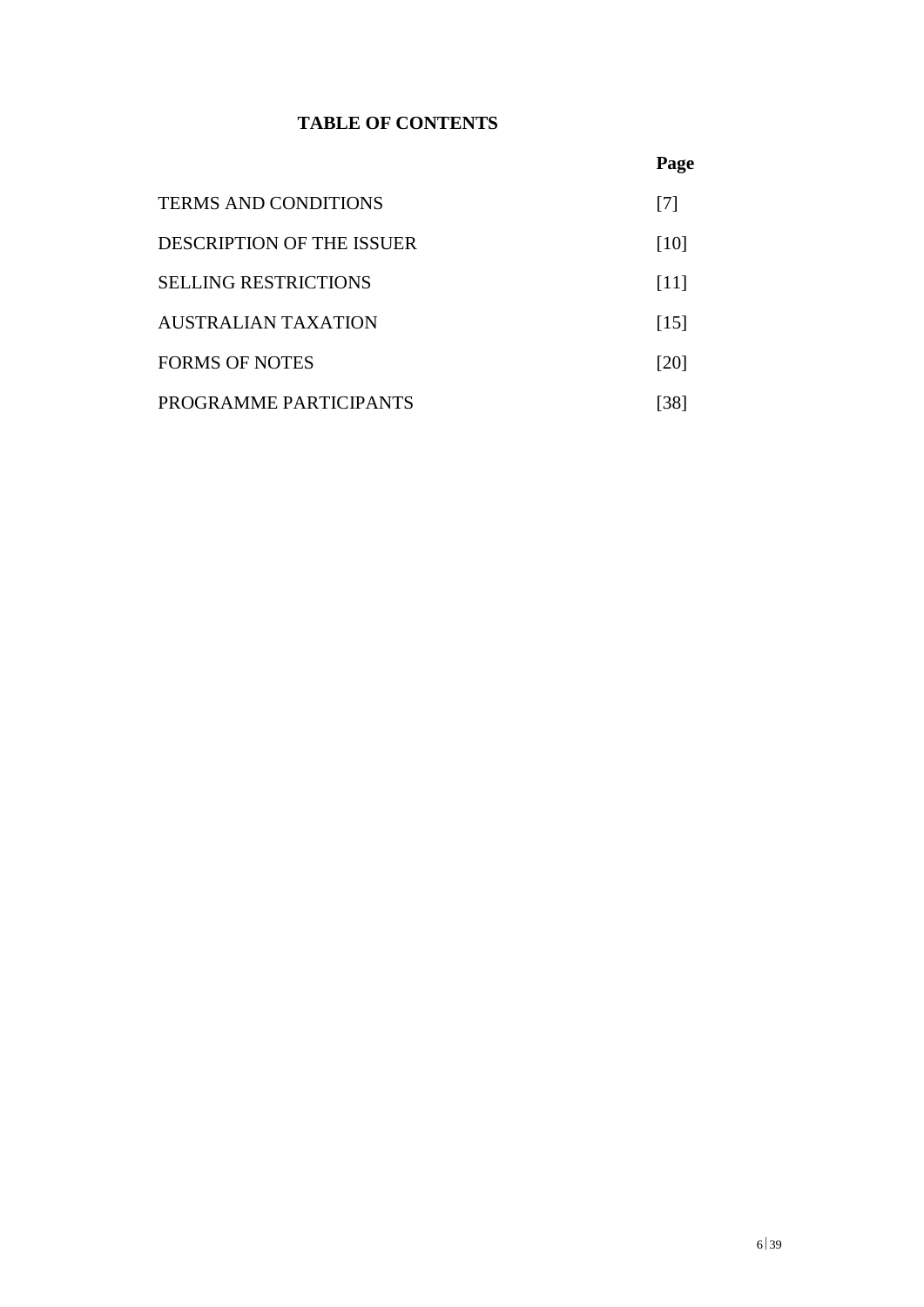# **TERMS AND CONDITIONS**

| <b>Issuer:</b>                                              | <b>Export Finance Australia</b>                                                                                                                                                                                                                                                                                                                                                                 |  |  |
|-------------------------------------------------------------|-------------------------------------------------------------------------------------------------------------------------------------------------------------------------------------------------------------------------------------------------------------------------------------------------------------------------------------------------------------------------------------------------|--|--|
| <b>Dealers:</b>                                             | Bank of America Merrill Lynch International DAC                                                                                                                                                                                                                                                                                                                                                 |  |  |
|                                                             | <b>Barclays Bank PLC</b>                                                                                                                                                                                                                                                                                                                                                                        |  |  |
|                                                             | Citigroup Global Markets Limited                                                                                                                                                                                                                                                                                                                                                                |  |  |
|                                                             | Coöperatieve Rabobank U.A.                                                                                                                                                                                                                                                                                                                                                                      |  |  |
|                                                             | <b>UBS AG London Branch</b>                                                                                                                                                                                                                                                                                                                                                                     |  |  |
| Agent:                                                      | <b>Issue and Paying</b> Citibank, N.A., London Branch                                                                                                                                                                                                                                                                                                                                           |  |  |
| <b>Maximum</b><br><b>Amount of the</b><br><b>Programme:</b> | The outstanding principal amount of the Notes will not exceed<br>U.S.\$2,000,000,000 (or its equivalent in other currencies) at any<br>time. The Maximum Amount of the Programme may be increased<br>from time to time in accordance with the Dealer Agreement.                                                                                                                                 |  |  |
| <b>Guarantee:</b>                                           | By virtue of section 62 of the Export Finance and Insurance<br>Corporation Act 1991 (Cth) (the "EFIC Act"), the due payment<br>by the Issuer of any money that becomes payable by the Issuer to<br>a person other than the Commonwealth of Australia (the<br>"Commonwealth") is guaranteed by the Commonwealth.                                                                                 |  |  |
|                                                             | This guarantee is set out in section 62 of the EFIC Act, which<br>provides as follows: 'By force of this section, the due payment by<br>EFIC of any money that becomes payable by EFIC to a person<br>Commonwealth is guaranteed by the<br>than<br>the<br>other<br>Commonwealth.' The reference to EFIC in such section of the<br>EFIC Act is to the Issuer, as it was previously known.        |  |  |
| <b>Ratings:</b>                                             | The Programme has been assigned a rating by Standard & Poor's<br>Global Ratings Australia Pty Ltd. A rating is not a<br>recommendation to buy, sell or hold securities and may be subject<br>to suspension, reduction or withdrawal at any time by the relevant<br>rating agency.                                                                                                               |  |  |
| Form of the<br>Notes:                                       | The Notes will be in bearer form. The Notes will initially be in<br>global form ("Global Notes"). A Global Note will be<br>exchangeable into definitive notes ("Definitive Notes") only in<br>the circumstances set out in that Global Note.                                                                                                                                                    |  |  |
| <b>Delivery:</b>                                            | Global Notes will be deposited with a common depository for<br>Euroclear Bank SA/NV ("Euroclear") and Clearstream Banking<br>S.A. ("Clearstream, Luxembourg") or with any other clearing<br>system. Account holders will, in respect of Global Notes, have<br>the benefit of a Deed of Covenant dated 30 April 2020 (the "Deed<br>of Covenant"), copies of which may be inspected during normal |  |  |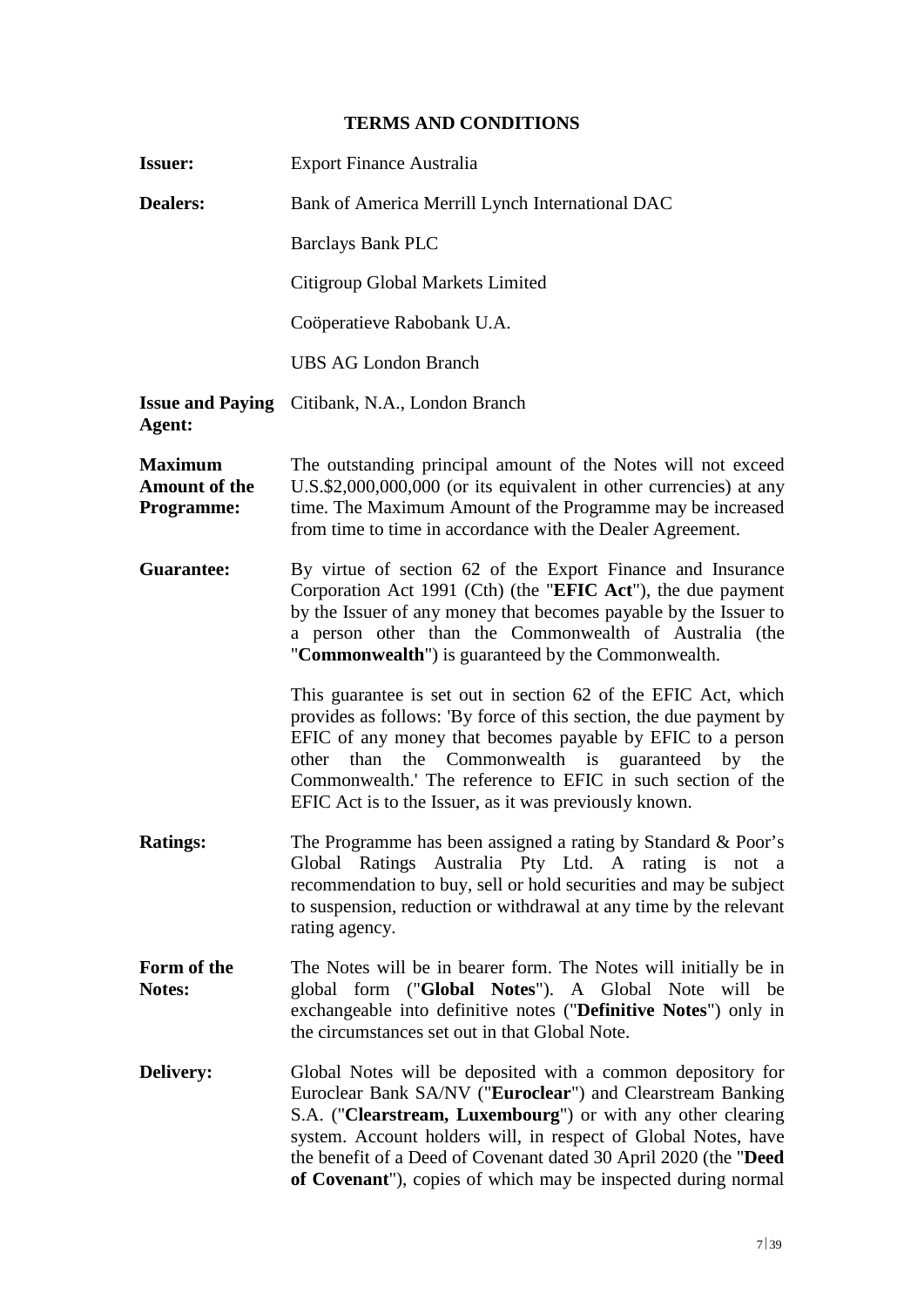business hours at the specified office of the Issue and Paying Agent. Definitive Notes (if any are printed) will be available in London for collection or for delivery to Euroclear, Clearstream, Luxembourg or any other recognised clearing system.

- **Currencies:** Notes may be denominated in euros, U.S. Dollars, JPY, Sterling, AUD or any other currency subject to compliance with any applicable legal and regulatory requirements.
- **Term of Notes:** The tenor of the Notes shall be not less than one day or more than 364 days from and including the date of issue, to (but excluding) the maturity date, subject to compliance with any applicable legal and regulatory requirements.
- **Denomination of the Notes:** Notes may have any denomination, subject to compliance with any applicable legal and regulatory requirements. The initial minimum denominations for Notes are US\$500,000, €500,000, £100,000, ¥100,000,000 and AUD1,000,000. The minimum denominations of Notes denominated in other currencies will be in accordance with any applicable legal and regulatory requirements. Minimum denominations may be changed from time to time.
- Listing: The Notes will not be listed on any stock exchange.
- **Yield Basis:** The Notes may be issued at a discount or may bear fixed or floating rate interest.
- **Redemption:** The Notes will be redeemed as specified in the Notes.
- **Status of the Notes:**  The Issuer's obligations under the Notes will rank at least *pari passu* with all present and future unsecured and unsubordinated obligations of the Issuer other than obligations mandatorily preferred by law applying to companies generally.
- **Selling Restrictions:** Offers and sales of Notes and the distribution of this Information Memorandum and other information relating to the Issuer and the Notes are subject to certain restrictions, details of which are set out under "Selling Restrictions" below.
- **Taxes:** All payments in respect of the Notes shall be made without withholding or deduction for or on account of any taxes imposed by Australia, unless such withholding or deduction is required by law. If such withholding or deduction is required by law, the Issuer shall, subject to certain exceptions, be required to pay such additional amounts as shall result in receipt by the holder of such amounts as would have been received by it had no such withholding or deduction been required.
- **Governing Law:** The Notes and any non-contractual obligations arising out of or in connection with them will be governed by and construed in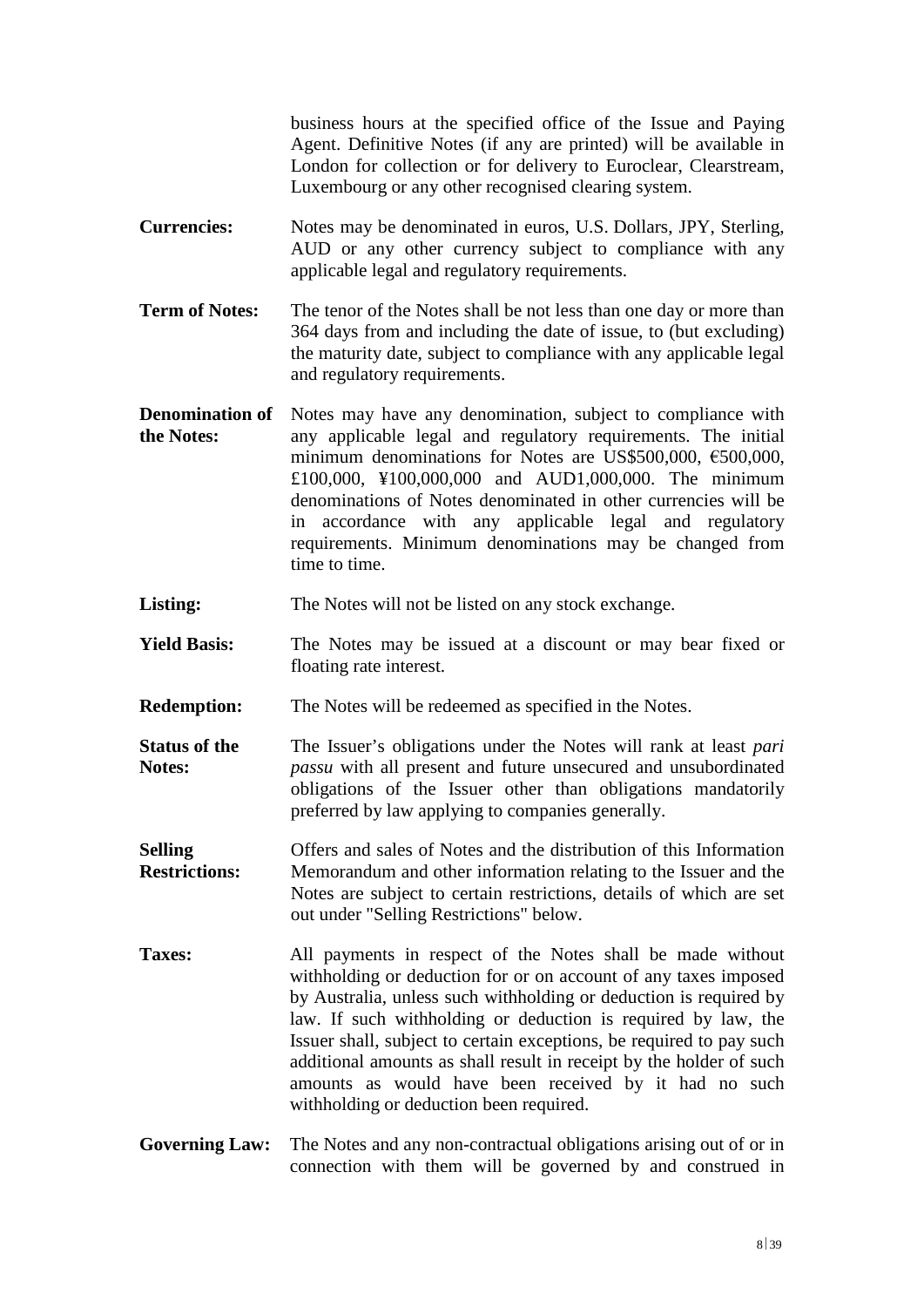accordance with English law.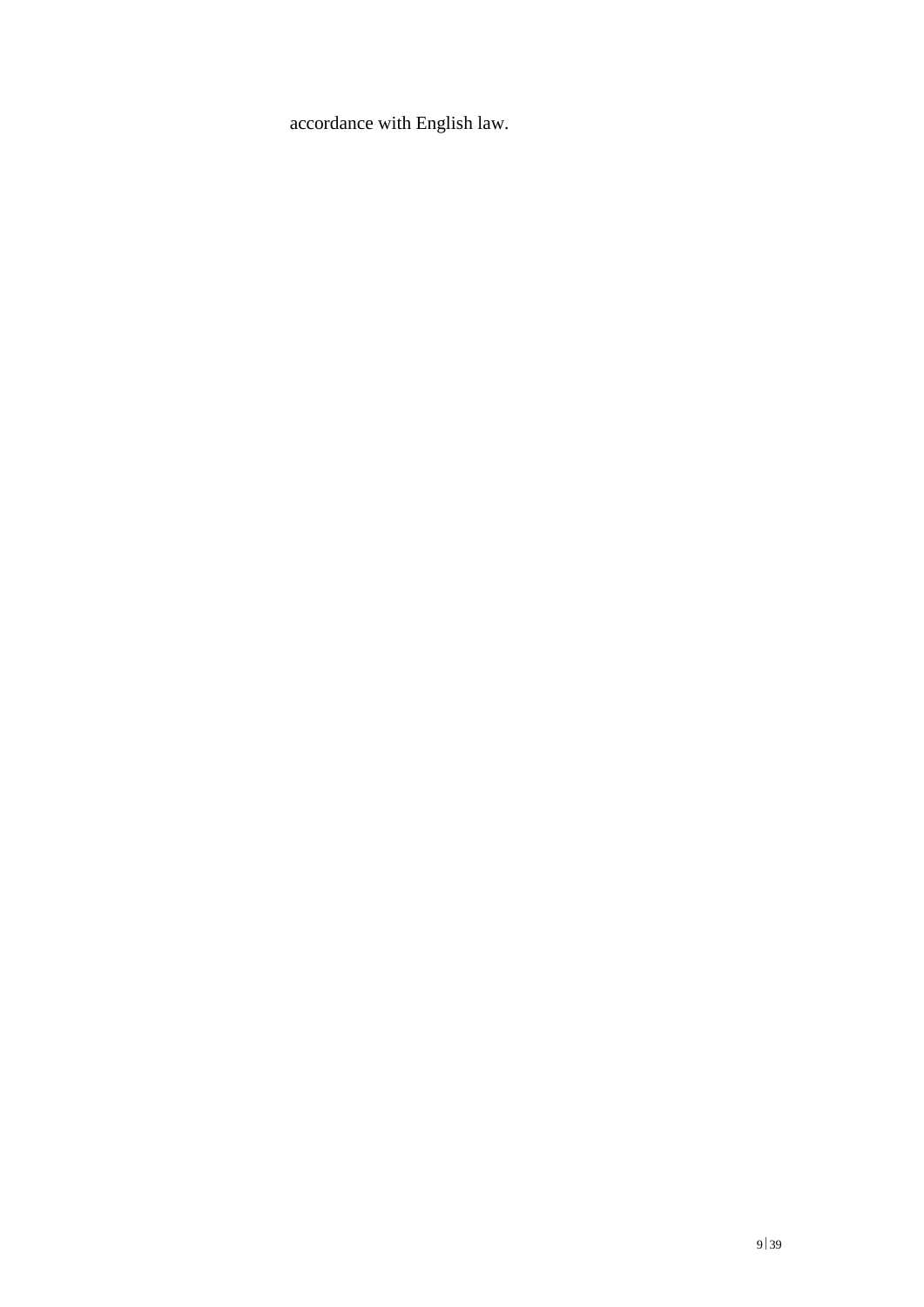### **DESCRIPTION OF THE ISSUER**

Export Finance Australia is a statutory corporation of the Commonwealth constituted under the EFIC Act. The Issuer is Australia's official export credit agency and is part of the Foreign Affairs and Trade portfolio of agencies. The Issuer is governed by an independent Board that is responsible for managing the Issuer's affairs.

The Issuer supports viable exporters and overseas infrastructure development through the provision of financial solutions that may involve loans, bonds, guarantees and insurance. The Issuer works closely with banks, other financial institutions and partners, such as the Department of Foreign Affairs and Trade. By doing so, the Issuer encourages and catalyses private market financing. The Issuer is also empowered to assist other government entities where directed by its responsible Minister.

Under section 62 of the EFIC Act, the Commonwealth guarantees the due payment by the Issuer of any money that becomes payable by the Issuer to a person other than the Commonwealth. As at the date of this Information Memorandum, this guarantee has never been called.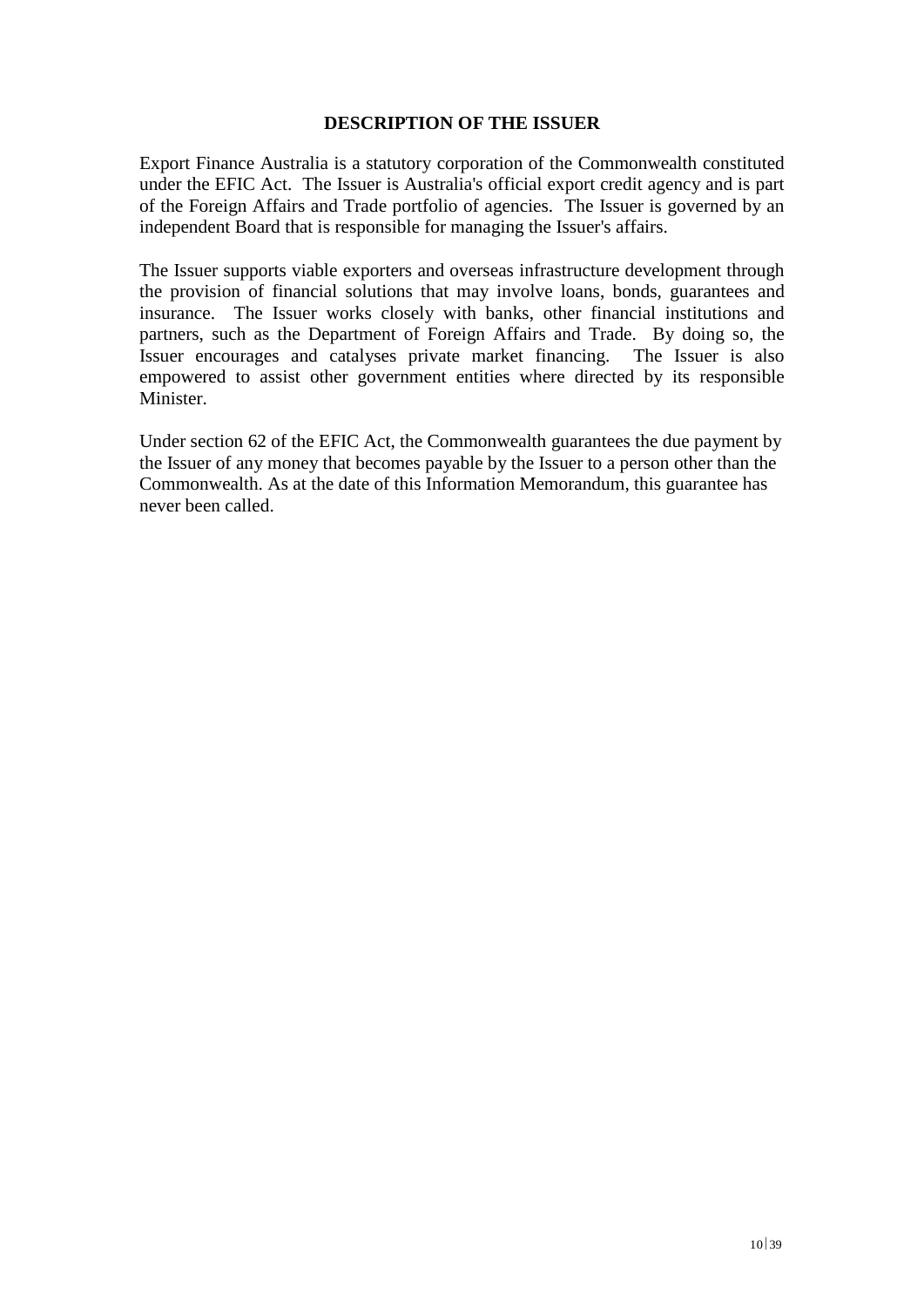## **SELLING RESTRICTIONS**

## 1. **General**

Each Dealer has represented and agreed (and each further Dealer appointed under the Programme will be required to represent and agree) that it will observe all applicable laws and regulations in any jurisdiction in which it may offer, sell, or deliver Notes and it will not directly or indirectly offer, sell, resell, re offer or deliver Notes or distribute the Information Memorandum, circular, advertisement or other offering material in any country or jurisdiction except under circumstances that will result, to the best of its knowledge and belief, in compliance with all applicable laws and regulations.

## 2. **United States of America**

The Notes have not been and will not be registered under the Securities Act and may not be offered or sold within the United States except in accordance with Regulation S. Each Dealer has represented and agreed (and each further Dealer appointed under the Programme will be required to represent and agree) that it has not offered or sold, and will not offer or sell, any Notes constituting part of its allotment within the United States except in accordance with Rule 903 of Regulation S. Accordingly, each Dealer has represented and agreed (and each further Dealer appointed under the Programme will be required to represent and agree) that neither it, nor any of its affiliates nor any persons acting on its or their behalf have engaged or will engage in any directed selling efforts with respect to any Notes. Terms used in this paragraph have the meanings given to them by Regulation S.

## 3. **Prohibition of Sales to European Economic Area and United Kingdom Retail Investors**

Each Dealer has represented and agreed that it has not offered, sold or otherwise made available and will not offer, sell or otherwise make available any Notes to any retail investor in the European Economic Area or the United Kingdom. For the purposes of this provision, the expression "**retail investor**" means a person who is one (or more) of the following:

- (a) a retail client as defined in point (11) of Article 4(1) of Directive 2014/65/EU, as amended ("**MiFID II**"); or
- (b) a customer within the meaning of Directive (EU) 2016/97 (as amended or superseded), where that customer would not qualify as a professional client as defined in point (10) of Article 4(1) of MiFID II.

### **4. Additional United Kingdom restrictions**

Each Dealer has represented and agreed (and each further Dealer appointed under the Programme will be required to represent and agree) that: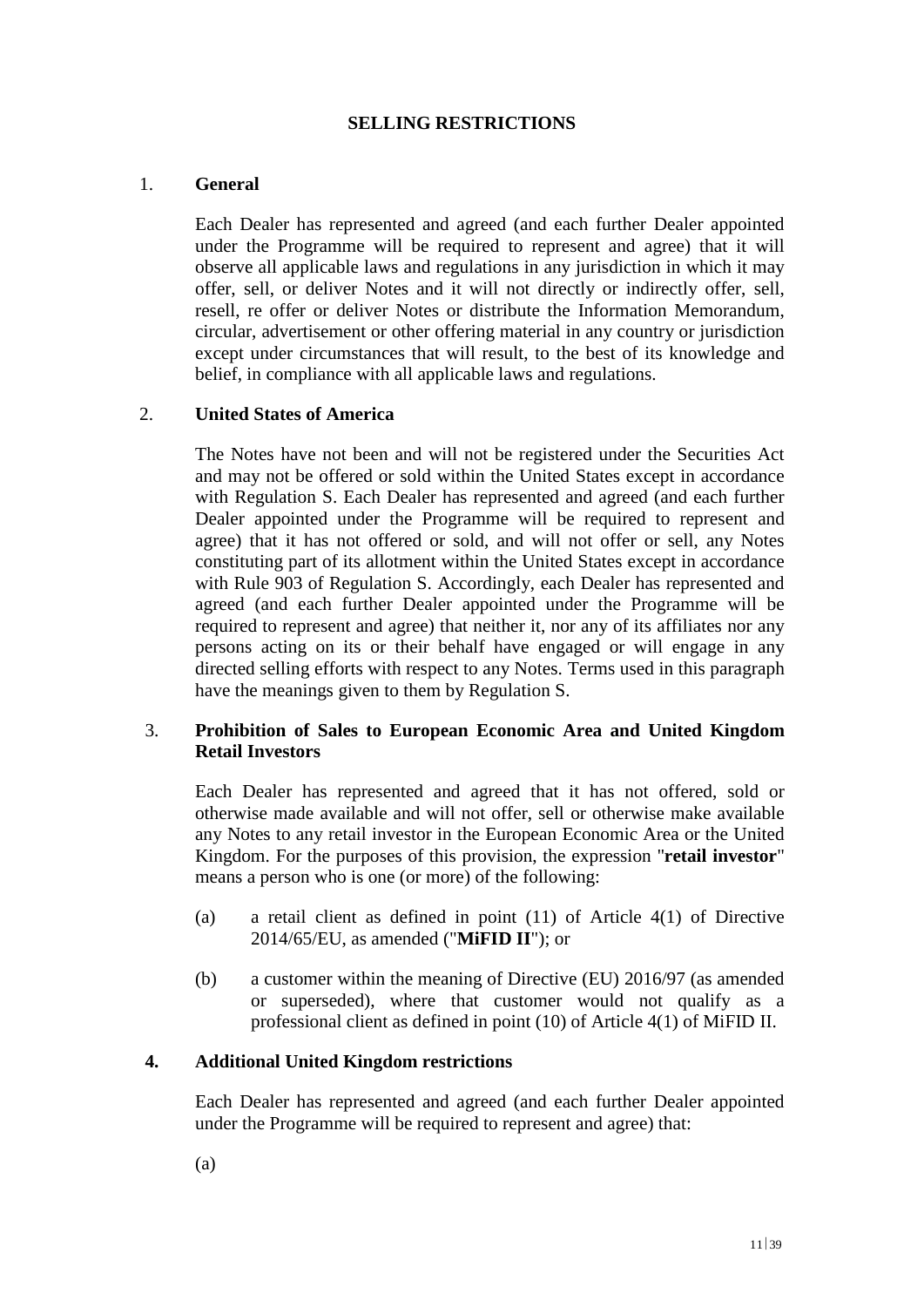- (i) it is a person whose ordinary activities involve it in acquiring, holding, managing or disposing of investments (as principal or agent) for the purposes of its business; and
- (ii) it has not offered or sold and will not offer or sell any Notes other than to persons whose ordinary activities involve them in acquiring, holding, managing or disposing of investments (as principal or as agent) for the purposes of their businesses or who it is reasonable to expect will acquire, hold, manage or dispose of investments (as principal or agent) for the purposes of their businesses,

where the issue of the Notes would otherwise constitute a contravention of section 19 of the FSMA by the Issuer;

- (b) it has only communicated or caused to be communicated and will only communicate or cause to be communicated an invitation or inducement to engage in investment activity (within the meaning of section 21 of the FSMA) received by it in connection with the issue or sale of any Notes in circumstances in which section 21(1) of the FSMA does not apply to the Issuer; and
- (c) it has complied and will comply with all applicable provisions of the FSMA with respect to anything done by it in relation to such Notes in, from or otherwise involving the United Kingdom.

### 5. **Japan**

The Notes have not been and will not be registered under the Financial Instruments and Exchange Act of Japan (Act No. 25 of 1948, as amended; (the "**FIEA**"). Accordingly, each Dealer has represented and agreed (and each further Dealer appointed under the Programme will be required to represent and agree) that it has not, directly or indirectly, offered or sold and will not, directly or indirectly, offer or sell any Notes in Japan or to, or for the benefit of, any resident of Japan (which term as used herein means any person resident in Japan, including any corporation or other entity organised under the laws of Japan) or to others for re-offering or resale, directly or indirectly, in Japan or to, or for the benefit of, a resident of Japan, except pursuant to an exemption from the registration requirements of, and otherwise in compliance with, the FIEA and other applicable laws, regulations and ministerial guidelines of Japan.

### 6. **Australia**

Each Dealer has severally represented and agreed (and each further Dealer appointed under the Programme will be required to represent and agree) that:

(a) it has not offered or sold and will not offer or sell, any Notes directly or indirectly; and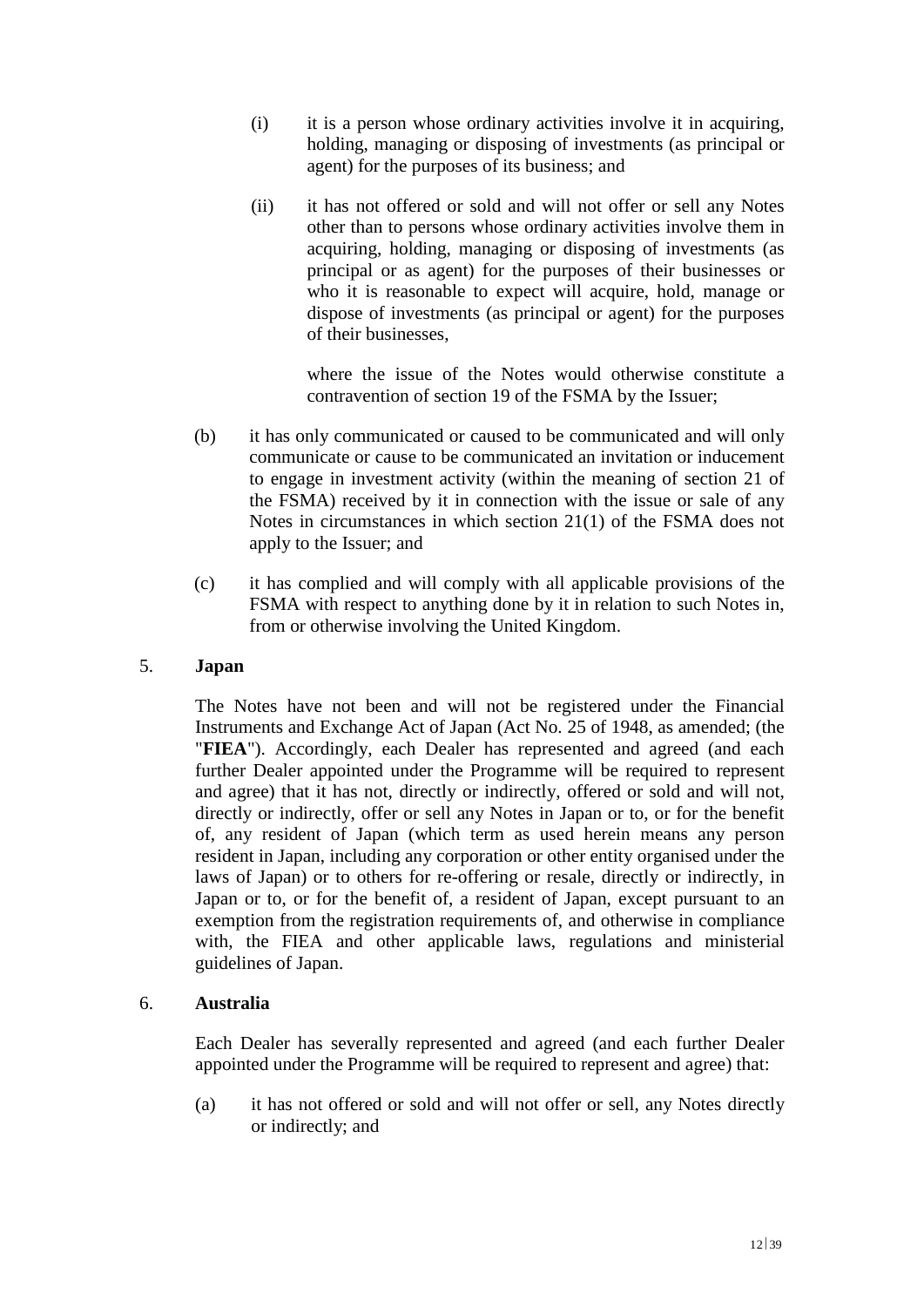(b) it has not distributed and will not distribute any draft or offering memorandum, advertisement or other offering material,

to any resident of Australia including corporations and other entities organised under the laws of Australia but, subject to the Issuer so agreeing with the Dealers, not including a foreign branch of such corporation or entity located outside Australia:

- (a) in connection with the initial distribution of the Notes; or
- (b) otherwise unless such action (in the case of an offer) does not require disclosure to investors in accordance with Part 6D.2 of the Corporations Act 2001 (Cth) and (in any case) complies with all applicable laws and regulations.

In this paragraph, an "offer" constitutes an offer of Notes for issue or sale and an invitation to subscribe for or buy Notes, and is taken to occur in Australia if received by any person in Australia; and references to "Notes" include any right to or interest in a Note.

## 7. **Singapore**

Each Dealer has acknowledged that this Information Memorandum has not been registered as a prospectus with the Monetary Authority of Singapore. Accordingly, each Dealer has represented, warranted and agreed that it has not offered or sold any Notes or caused the Notes to be made the subject of an invitation for subscription or purchase and will not offer or sell any Notes or cause the Notes to be made the subject of an invitation for subscription or purchase, and has not circulated or distributed, nor will it circulate or distribute, this Information Memorandum or any other document or material in connection with the offer or sale, or invitation for subscription or purchase, of the Notes, whether directly or indirectly, to any person in Singapore other than (i) to an institutional investor (as defined in Section 4A of the Securities and Futures Act (Chapter 289) of Singapore, as modified or amended from time to time (the "**SFA**")) pursuant to Section 274 of the SFA, (ii) to a relevant person (as defined in Section 275(2) of the SFA) pursuant to Section 275(1) of the SFA, or any person pursuant to Section 275(1A) of the SFA, and in accordance with the conditions specified in Section 275 of the SFA, or (iii) otherwise pursuant to, and in accordance with the conditions of, any other applicable provision of the SFA.

Where the Notes are subscribed or purchased under Section 275 of the SFA by a relevant person which is:

(a) a corporation (which is not an accredited investor (as defined in Section 4A of the SFA)) the sole business of which is to hold investments and the entire share capital of which is owned by one or more individuals, each of whom is an accredited investor; or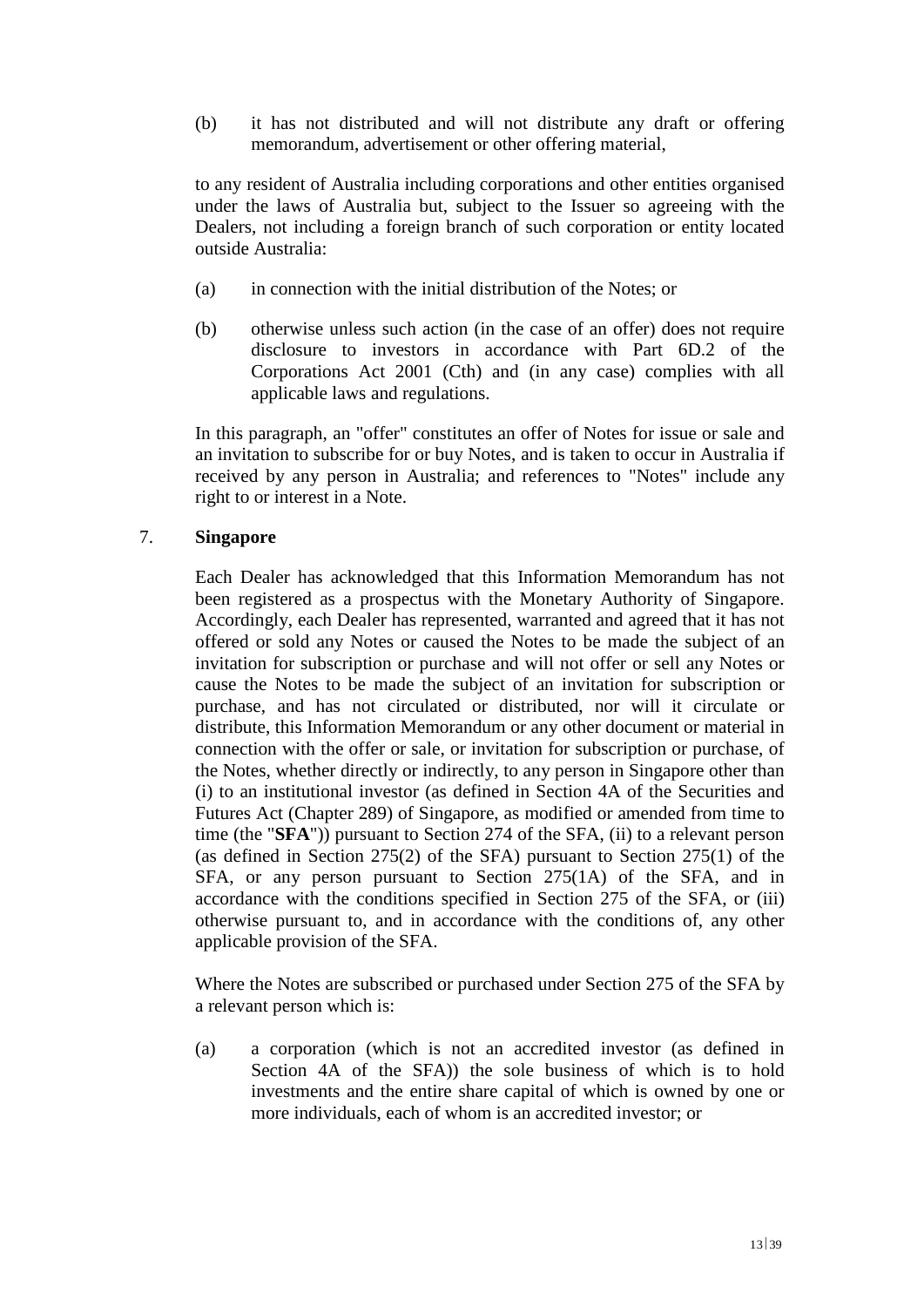(b) a trust (where the trustee is not an accredited investor) whose sole purpose is to hold investments and each beneficiary of the trust is an individual who is an accredited investor,

securities or securities-based derivatives contracts (each term as defined in Section 2(1) of the SFA) of that corporation or the beneficiaries' rights and interest (howsoever described) in that trust shall not be transferred within six months after that corporation or that trust has acquired the Notes pursuant to an offer made under Section 275 of the SFA except:

- (1) to an institutional investor or to a relevant person, or to any person arising from an offer referred to in Section 275(1A) or Section  $276(4)(i)(B)$  of the SFA;
- (2) where no consideration is or will be given for the transfer;
- (3) where the transfer is by operation of law;
- (4) as specified in Section 276(7) of the SFA; or
- (5) as specified in Regulation 37A of the Securities and Futures (Offers of Investments) (Securities and Securities-based Derivatives Contracts) Regulations 2018.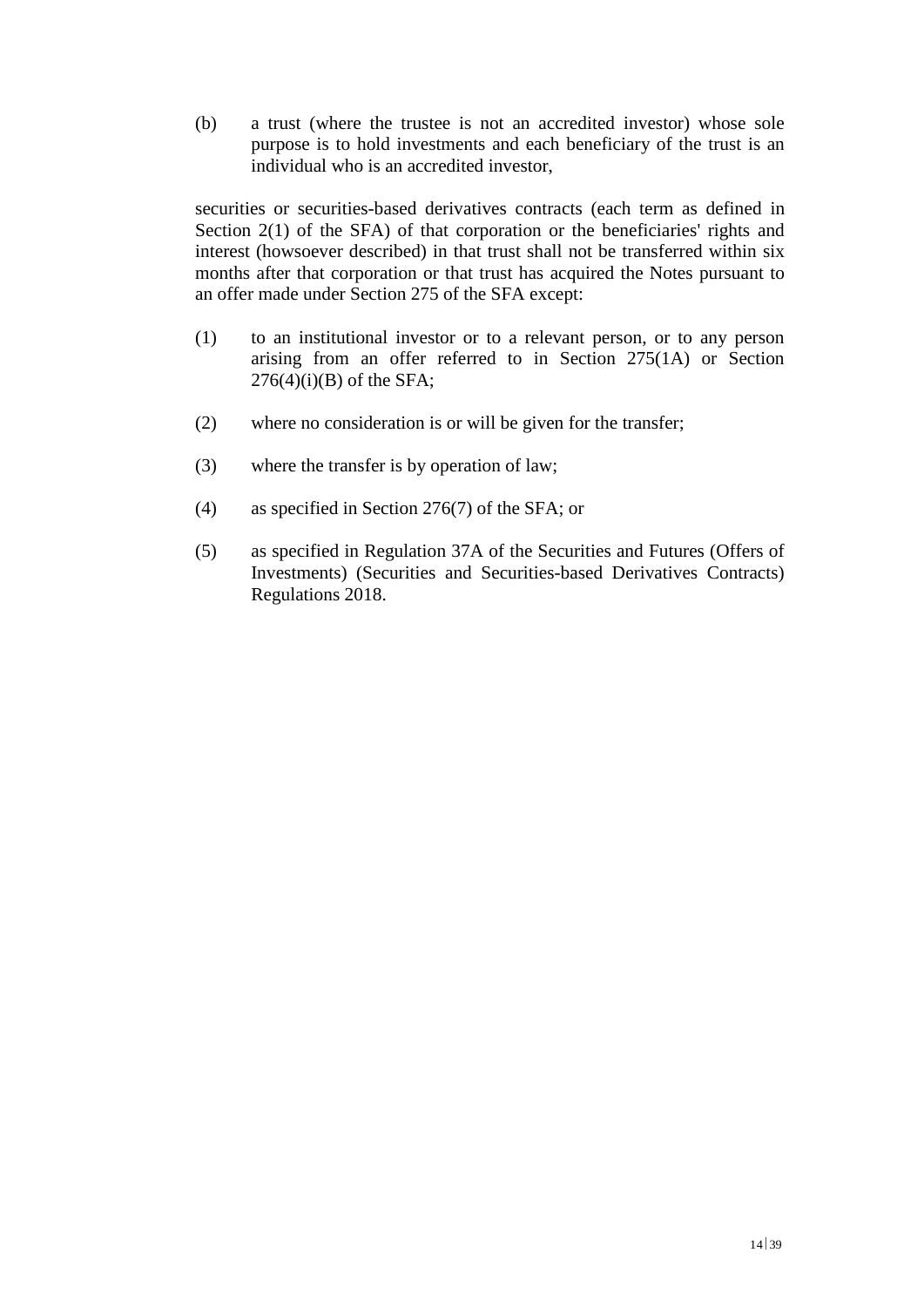## **AUSTRALIAN TAXATION**

*The following is a general description of the Australian income tax consequences at the date of this Information Memorandum of the acquisition, ownership and disposal of the Notes for Noteholders who are non-residents of Australia and do not so deal with the Notes in connection with a permanent establishment in Australia. The comments are not exhaustive and, in particularly, do not deal with the position of certain classes of Noteholders (including, without limitation, custodians). It is included herein solely for informational purposes and is not intended, nor should it be construed to be, legal or tax advice. It does not purport to be a complete technical analysis of all potential Australian tax implications of holding the Notes. Potential Noteholders should seek their own professional advice as to the Australian tax implications in light of their own specific circumstances.* 

#### *Section 128F*

Subject to satisfaction of the requirement for an exemption from interest withholding tax under section 128F of the Income Tax Assessment Act 1936 (the "**Tax Act**") of the Commonwealth of Australia, a Noteholder who is a non-resident of Australia within the meaning of the Tax Act and who does not acquire or hold the Notes in carrying on business at or through a permanent establishment in Australia and who has acquired the Notes outside Australia will not incur any Australian tax in respect of any payments of interest (as the meaning of that term is extended by section 128A(1AB) of the Tax Act) under the Notes.

If the requirements for an exemption from interest withholding tax under section 128F of the Tax Act are not satisfied, interest withholding tax would be payable at the rate of 10 per cent on any payment of interest to a non-resident (as defined in the Tax Act) made under the Notes unless held in connection with a permanent establishment of the non-resident in Australia.

In summary, the withholding tax exemption in section 128F of the Tax Act will apply in respect of Notes issued by the Issuer if:

- (1) the Issuer is a resident of Australia within the meaning of the Tax Act when it issues the Notes;
- (2) the Issuer is a resident of Australia within the meaning of the Tax Act when interest is paid on the Notes; and
- (3) the issue of the Notes satisfies the public offer test.

These requirements are discussed further below.

#### *Public Offer Test*

There are five categories of Note issues which satisfy the public offer test. The Issuer will need to satisfy only one of the categories in order to qualify for the section 128F exemption.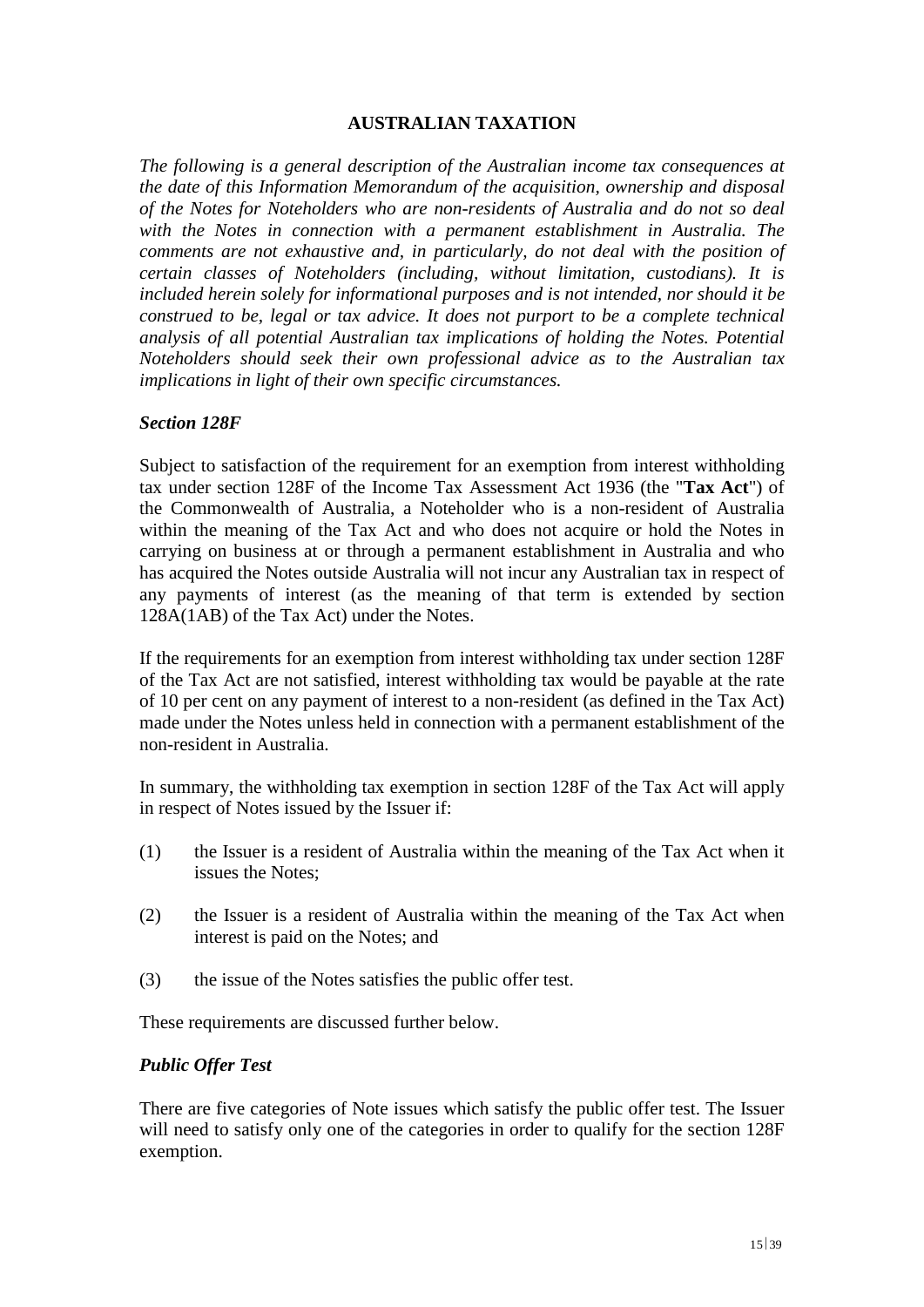The public offer test will be satisfied if the issue of the Note resulted from the Note being offered for issue:

- (a) to at least 10 persons each of whom:
	- (i) was carrying on a business of providing finance, or investing or dealing in securities, in the course of operating in financial markets; and
	- (ii) was not known, or suspected, by the Issuer to be an associate (as defined in section 128F(9) of the Tax Act) of any of the other persons covered by this paragraph (a); or
- (b) to at least 100 persons whom it was reasonable for the Issuer to have regarded as either:
	- (i) having acquired debentures or notes in the past; or
	- (ii) being likely to be interested in acquiring debentures or notes; or
- (c) as a result of being accepted for listing on a stock exchange, where the Issuer had previously entered into an agreement with a dealer, manager or underwriter in relation to the placement of Notes, requiring the company to seek such listing; or
- (d) as a result of negotiations being initiated publicly in electronic form, or in another form, that was used by financial markets for dealing in debentures; or
- (e) to a dealer, manager or underwriter, in relation to the placement of the Notes, who, under an agreement with the Issuer, offered the Note for sale within 30 days in a way covered by any of paragraphs (a) to (d) above.

In respect of a Note issued in global form, the issue of the Note will satisfy the public offer test if:

- (1) it describes itself as a global bond or a global note; and
- (2) it is issued to a clearing house or to a person as trustee or agent for, or otherwise on behalf of, one or more clearing houses; and
- (3) in connection with the issue, the clearing house or houses:
	- (A) confer rights in relation to the Note on other persons; and
	- (B) record the existence of the rights; and
- (4) before the issue:
	- (A) the Issuer; or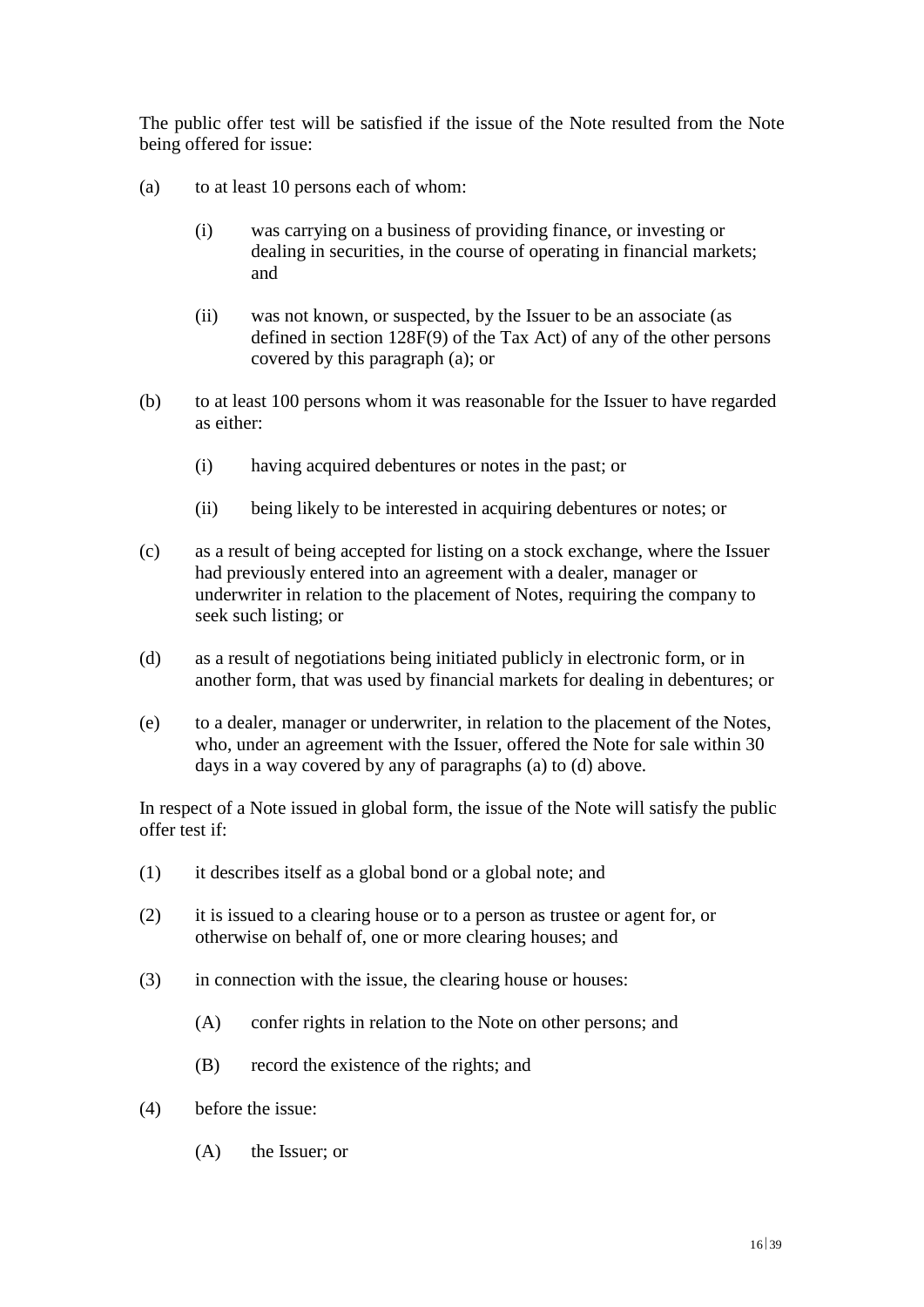(B) a dealer, manager or underwriter, in relation to the placement of the Notes, on behalf of the Issuer;

announces that, as a result of the issue, such rights will be able to be created; and

- (5) the announcement is made in a way or ways covered by any of paragraphs (a) to (e) above (reading a reference in those paragraphs to "Note" and "debentures or notes" as if it were a reference to such a right, and a reference to "the Issuer" as if it included a reference to the dealer, manager or underwriter); and
- (6) under the terms of the Note, interests in the Note are able to be surrendered, whether or not in particular circumstances, in exchange for other Notes issued by the Issuer that are not themselves global notes.

The public offer test will not be treated as having been satisfied in any case where, at the time of the issue, the Issuer knew, or had reasonable grounds to suspect, that the Note, or an interest in the Note, was being, or would be, acquired either directly or indirectly by an associate (as defined in section 128F(9) of the Tax Act) of the Issuer, other than an onshore associate or an associate who acquires the Note in acting as a dealer, manager or underwriter in relation to the placement of the Note or as a clearing house, custodian, funds manager or responsible entity of a registered scheme.

Onshore associates are those associates that are either:

- (a) a resident of Australia (as defined in the Tax Act) who did not acquire the Note in carrying on a business at or through a permanent establishment outside Australia; or
- (b) a non-resident who acquired the Note in carrying on business at or through a permanent establishment in Australia.

In addition, the section 128F exemption will not apply to a payment of interest or an amount in the nature of interest made to an associate (as defined in section 128F(9) of the Tax Act) of the Issuer if, at the time of payment, the Issuer knows, or has reasonable grounds to suspect that the recipient is such an associate. The following associates are excluded:

- (a) residents of Australia who do not receive a payment in respect of a Note that the associate acquired in carrying on a business at or through a permanent establishment outside Australia; or
- (b) a non-resident that receives a payment in respect of a Note acquired in carrying on a business at or through a permanent establishment in Australia; or
- (c) associates acting in the capacity of a clearing house, paying agent, custodian, funds manager or responsible entity of a registered scheme.

Although it depends on the final terms of the Notes: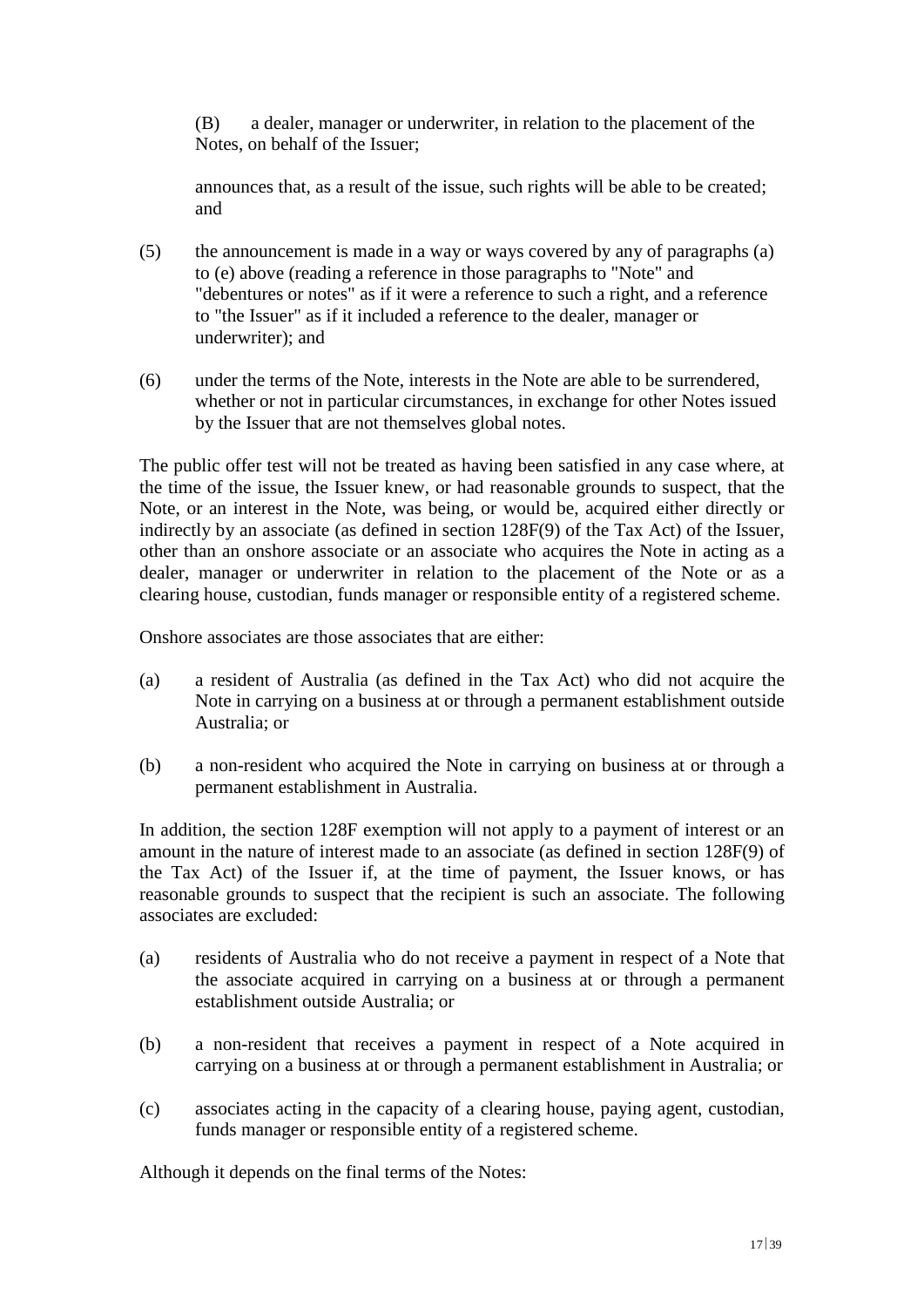- (d) returns on Notes bearing fixed or floating interest should be interest; and
- (e) although not without doubt, it is likely that returns on other forms of Notes will be interest, for the purposes of the interest withholding tax provisions.

There are also specific rules that can apply to treat a portion of the purchase price of Notes as interest for interest withholding tax purposes if the Notes are part of a washing arrangement, were originally issued at a discount, have a maturity premium or if they do not pay interest at least annually and they are acquired by an Australian resident Noteholder (not carrying on business through a permanent establishment outside of Australia) or non-resident Noteholder carrying on a business at or through a permanent establishment in Australia. The rules do not apply if the deemed interest would have been exempt under section 128F of the Tax Act if the Notes had been held to maturity by a non-resident.

For completeness, we note that even if the public offer test in section 128F is not satisfied, an exemption from Australian interest withholding tax may still apply to certain Noteholders (see below) under the current double tax agreements between Australia and a number of other countries (each a "**Specified Country**").

The exemption applies in respect of payments of interest arising in Australia to residents of the Specified Countries who are either:

- (a) governments and certain governmental authorities and agencies in that country; or
- (b) certain financial institutions, being a bank or other enterprise that substantially derives their profits by carrying on a business of raising and providing finance.

Each of these double tax agreements contains anti-avoidance rules which will negate the exemption in respect of back-to-back loans and economically equivalent arrangements.

The Australian Federal Treasury maintains a listing of Australia's double tax conventions which provides details of the relevant country and status of the agreement on its website.

We note that the above exemption will not be relevant if (as is currently expected) the public offer test in section 128F is satisfied.

### *Bearer Debenture Tax*

If a Note may be regarded as a debenture payable to bearer, the Issuer may be subject to bearer debenture tax under section 126 of the Tax Act at the rate of 45 per cent on any amount of interest payable on the Note unless the Issuer supplies the name and address of the holder of the Note to the Australian Taxation Office (the "**ATO**"). In these circumstances the Issuer may under section 126 of the Tax Act deduct the amount of bearer debenture tax from the amount of the payment. This liability will not arise if interest on the Note is subject to withholding tax or the holder is a non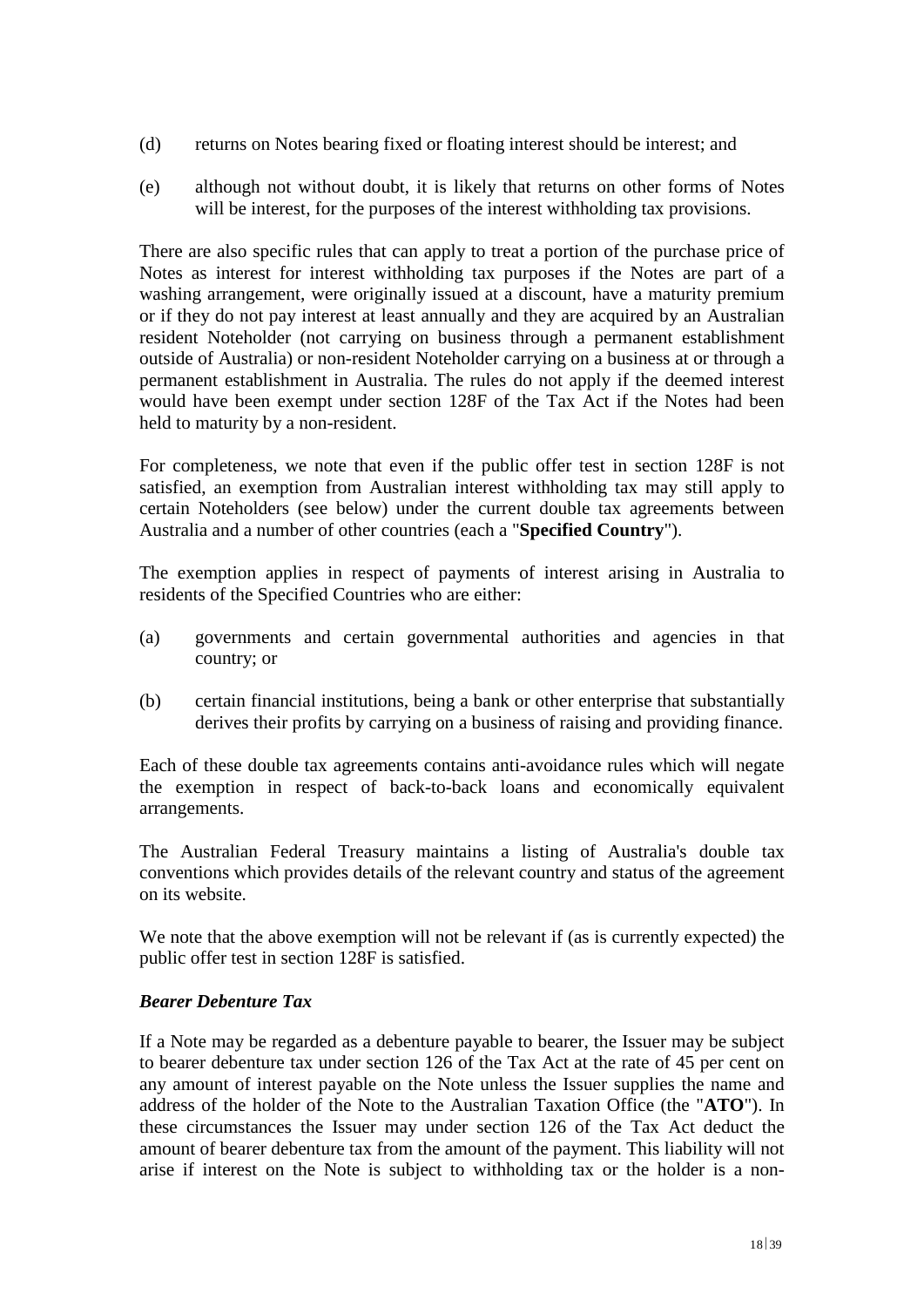resident and is not carrying on business in Australia at or through a permanent establishment in Australia and section 128F of the Tax Act applies to the interest. Consequently, section 126 of the Tax Act should only apply to persons or entities in possession of bearer notes who are residents of Australia or non-residents who are engaged in carrying on business in Australia at or through a permanent establishment in Australia.

The ATO is of the view that the holder of a debenture for the purposes of section 126(e) of the Tax Act is the person or entity in possession of the debenture and that this is the person or entity to whom the Issuer makes the payment of interest.

In the case of a definitive note, the bearer debenture tax provisions may apply where the holder is a resident of Australia or a non-resident of Australia carrying on business at or through a permanent establishment in Australia, unless the Issuer is able to provide the name and address of the holder.

Where interests in the relevant Notes are held by persons through Euroclear and/or Clearstream, Luxembourg, the Issuer intends to treat Citibank, Europe PLC as the common depository of those systems as the holder of the relevant Notes for the purpose of section 126 of the Tax Act and also intends to issue Notes in a manner that satisfies the requirements of section 128F.

## *Disposal of a Note or interest in a Note*

A gain on the sale of a Note or an interest in a Note by a Noteholder who is not a resident of Australia and who does not carry on business in Australia should not result in the assessment of Australian tax provided that the gain from the sale does not have a source in Australia and the Note was not used by the holder in carrying on business in Australia at or through a permanent establishment in Australia at any time. A gain arising on the sale of a Note by a non-resident holder to another non-resident where the Note is sold outside Australia and all negotiations and documentation are conducted and executed outside Australia should not be regarded as having an Australian source.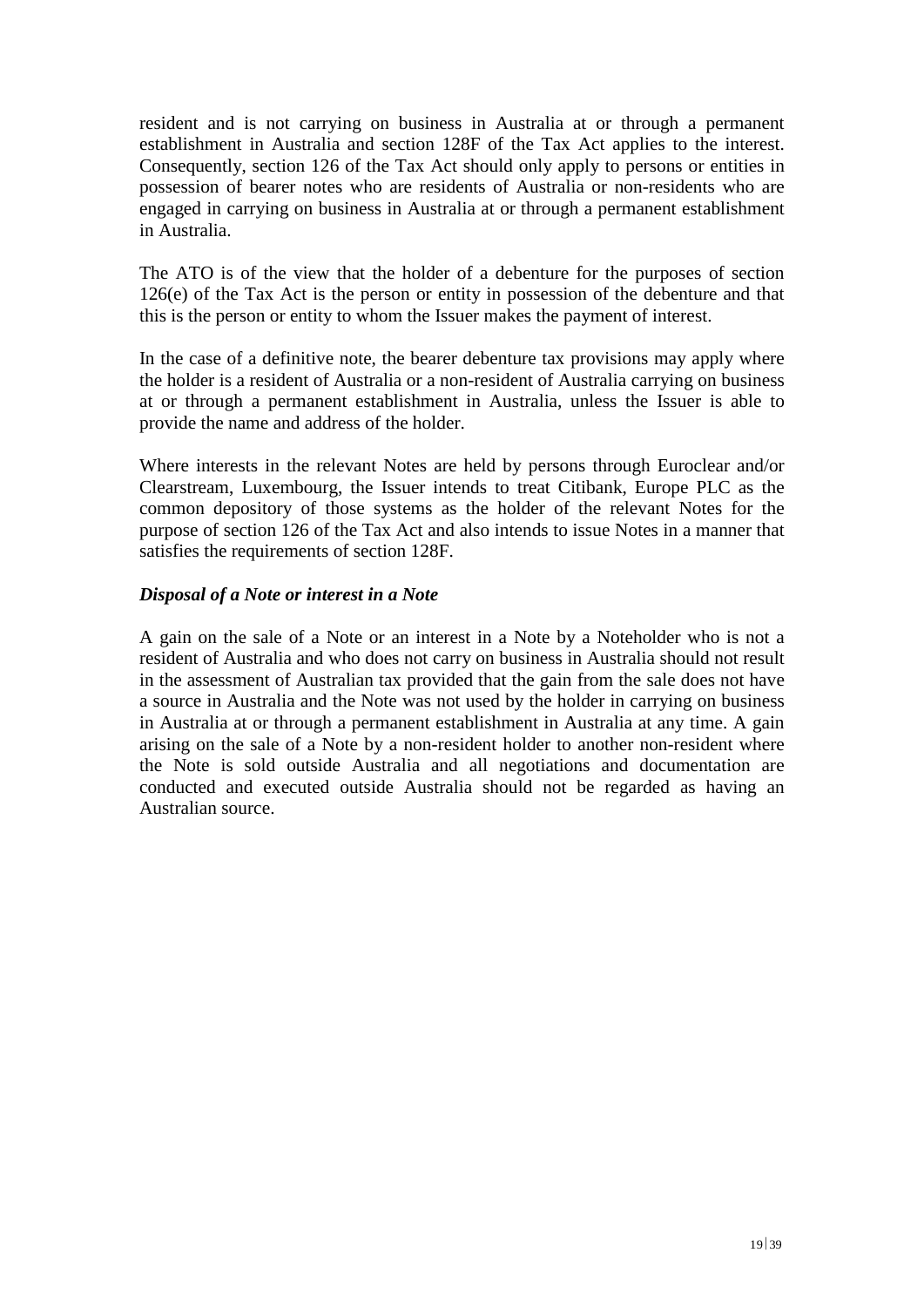## **FORMS OF NOTES**

### **Form of Multicurrency Global Note**

#### **(Interest Bearing/Discounted/Index-Linked)**

### **EXPORT FINANCE AUSTRALIA**

(*a statutory corporation of the Commonwealth of Australia also known as Export Finance and Insurance Corporation*)

Legal Entity Identifier (LEI): 213800XAAULSUYWPBB61

*Payments of principal and interest guaranteed by the* 

### *COMMONWEALTH OF AUSTRALIA*

*pursuant to section 62 of the Export Finance and Insurance Corporation Act 1991 of Australia.*

ISIN:

Issue Date: Maturity Date:

Specified Currency: Nominal Amount:

*(words and figures if a Sterling denominated Note)* 

Reference Rate: month Interest Payment Date(s): LIBOR/EURIBOR/SONIA/

 $SOFR/ESTR/[OTHER]^1$ :

Reference Rate Screen Page:<sup>2</sup>

Fixed Interest Rate:<sup>3</sup> Margin:<sup>4</sup> %

% per annum

Interest Determination Date:<sup>2</sup>

Relevant Time:<sup>2</sup> Day Count Fraction:<sup>2</sup>

Calculation Agent: Observation Look-back Period:<sup>5</sup> Business Days

Calculation Method<sup>6</sup>: Compounded Daily Observation Method<sup>7</sup>

Method<sup>7</sup>: Lag/Lockout/Weighted Average

 $\mathrm{D}^{8}$ :

1. For value received, Export Finance Australia (the "**Issuer**") promises to pay to the bearer of this Global Note on the Maturity Date:

(a) the above-mentioned Nominal Amount; or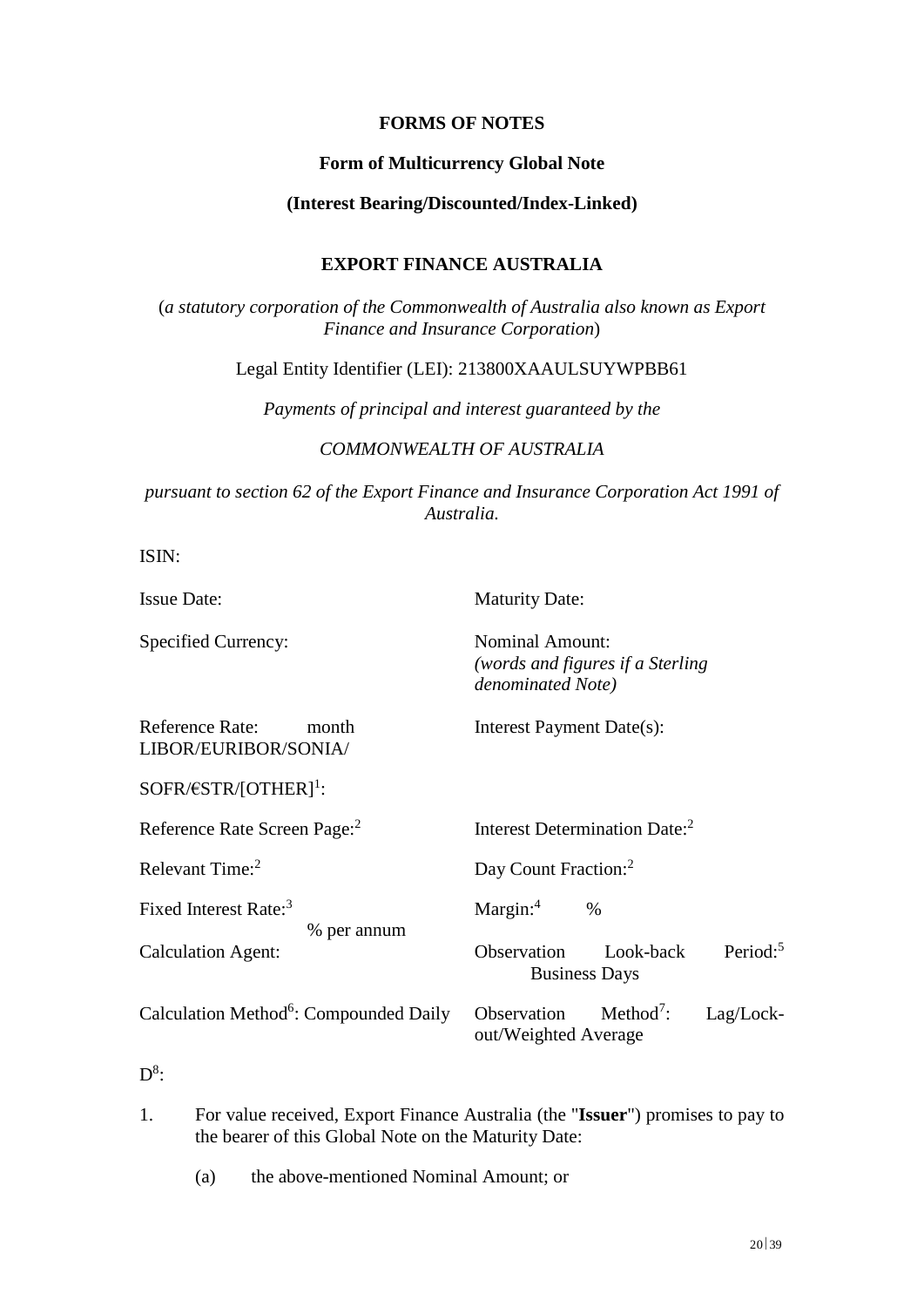(b) if this Global Note is index-linked, an amount (representing [principal and/or interest]) to be calculated by the Calculation Agent named above, in accordance with the [redemption and/or interest] calculation, a copy of which is attached to this Global Note and/or is available for inspection at the offices of the Issue and Paying Agent referred to below,

together with interest thereon at the rate and at the times (if any) specified herein.

All such payments shall be made in accordance with an issue and paying agency agreement dated 30 April 2020 (as amended, restated or supplemented from time to time, the "**Agency Agreement**") between the Issuer and the issue and paying agent referred to therein, a copy of which is available for inspection at the offices of Citibank, N.A., London Branch (the "**Issue and Paying Agent**") at Citigroup Centre, Canada Square, Canary Wharf, London E14 5LB, and subject to and in accordance with the terms and conditions set forth below. All such payments shall be made upon presentation and surrender of this Global Note at the offices of the Issue and Paying Agent referred to above by transfer to an account denominated in the Specified Currency maintained by the bearer with (i) a bank in the principal financial centre in the country of the Specified Currency or, (ii) if this Global Note is denominated or payable in euro by transfer to a euro account (or any other account to which euro may be credited or transferred) maintained by the payee with, a bank in the principal financial centre of any member state of the European Union

- 2. This Global Note is issued in representation of an issue of Notes in the aggregate Nominal Amount.
- 3. All payments in respect of this Global Note by or on behalf of the Issuer shall be made without set-off, counterclaim, fees, liabilities or similar deductions and free and clear of, and without deduction or withholding for or on account of, taxes, levies, duties, assessments or charges of any nature now or hereafter imposed, levied, collected, withheld or assessed by or on behalf of Issuer's taxing jurisdiction or any political subdivision or taxing authority of or in any of the foregoing ("**Taxes**"), unless the withholding or deduction of Taxes is required by law. In that event, the Issuer shall, to the extent permitted by applicable law or regulation, pay such additional amounts as shall be necessary in order that the net amounts received by the bearer of this Global Note after such deduction or withholding shall equal the amount which would have been receivable hereunder in the absence of such deduction or withholding, except that no such additional amounts shall be payable where this Global Note is presented for payment:
	- (a) by or on behalf of a holder which is liable to such Taxes by reason of its having some connection with the jurisdiction imposing the Taxes other than the mere holding of this Global Note or receipt of the relevant payment; or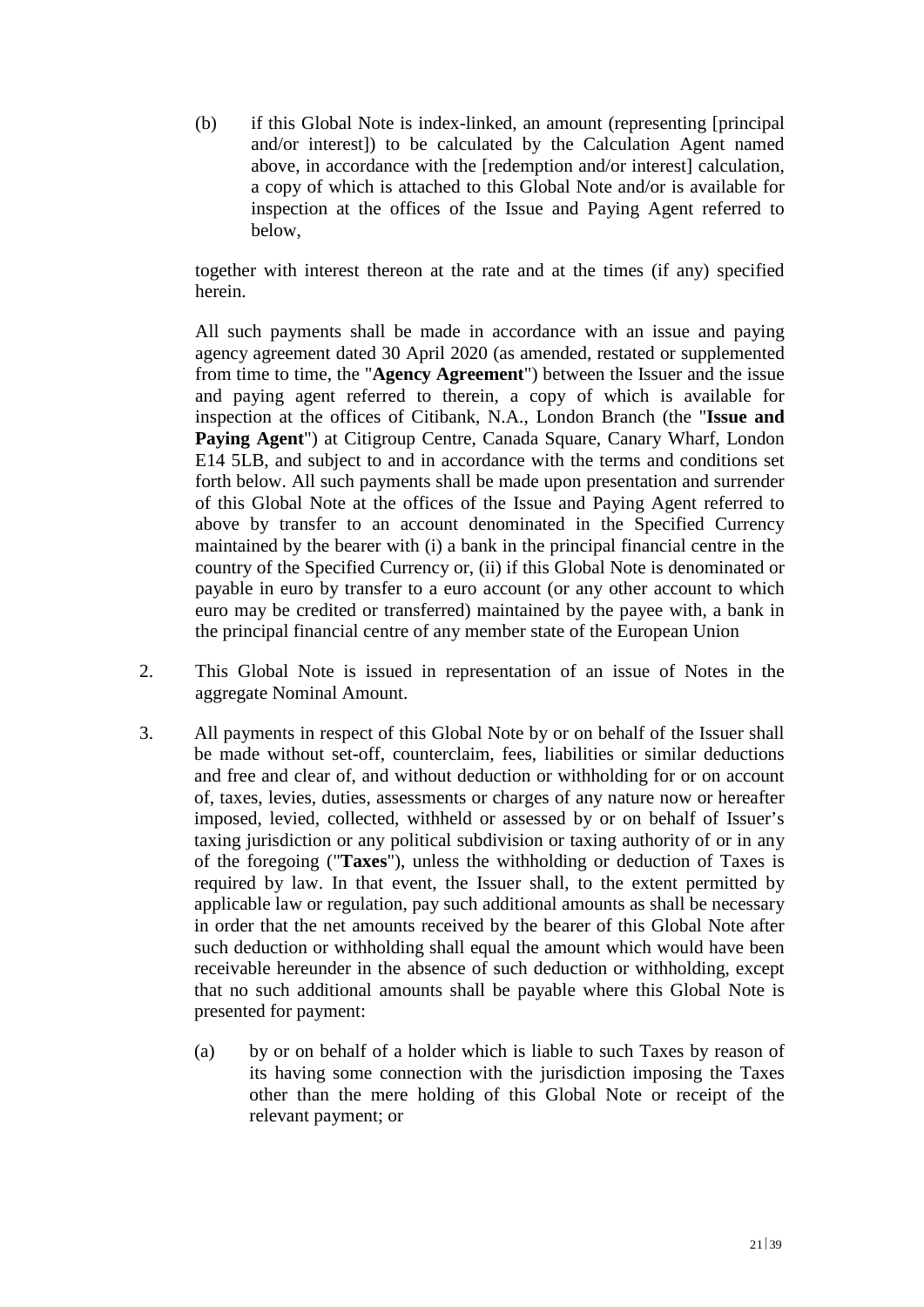- (b) by or on behalf of a bearer where such Taxes apply by reason of the bearer being an associate (as defined in Section 128F of the Income Tax Assessment Act 1936 (Commonwealth)) of the Issuer; or
- (c) by or on behalf of a bearer who could lawfully avoid (but has not so avoided) such deduction or withholding by complying, or procuring that any third party complies, with any statutory requirements or by making or procuring that a third party makes a declaration of nonresidence or other similar claim for exemption to any tax authority in the place where the relevant Note is presented for payment or by providing, or procuring a third party to provide, its tax file number, Australian business number or proof of a relevant exemption from providing these details; or
- (d) by or on behalf of a bearer being a resident of Australia or a nonresident of Australia acting through a permanent establishment in Australia and holding Notes other than through a clearing house; or
- (e) by or on behalf of a bearer who would have been able to avoid such withholding or deduction by presenting this Global Note to another paying agent in a member state of the European Union; or
- (f) more than 15 days after the Maturity Date or, if applicable, the relevant Interest Payment Date or (in either case) the date on which payment hereof is duly provided for, whichever occurs later, except to the extent that the holder would have been entitled to such additional amounts if it had presented this Global Note on the last day of such period of 15 days.
- 4. If the Maturity Date or, if applicable, the relevant Interest Payment Date is not a Payment Business Day payment in respect hereof will not be made and credit or transfer instructions shall not be given until the next following Payment Business Day (unless that date falls more than 364 days after the Issue Date, in which case payment shall be made on the immediately preceding Payment Business Day) and neither the bearer of this Global Note nor the holder or beneficial owner of any interest herein or rights in respect hereof shall be entitled to any interest or other sums in respect of such postponed payment

As used in this Global Note:

"**Payment Business Day**" means any day other than a Saturday or Sunday which is either (i) if the above-mentioned Specified Currency is any currency other than euro, a day on which commercial banks and foreign exchange markets settle payments and are open for general business (including dealings in foreign exchange and foreign currency deposits) in the principal financial centre of the country of the relevant Specified Currency (which, if the Specified Currency is Australian dollars shall be Sydney or (ii) if the Specified Currency is euro, a day which is a TARGET Business Day; and

"**TARGET Business Day**" means a day on which the Trans-European Automated Real-time Gross Settlement Express Transfer (TARGET2) System,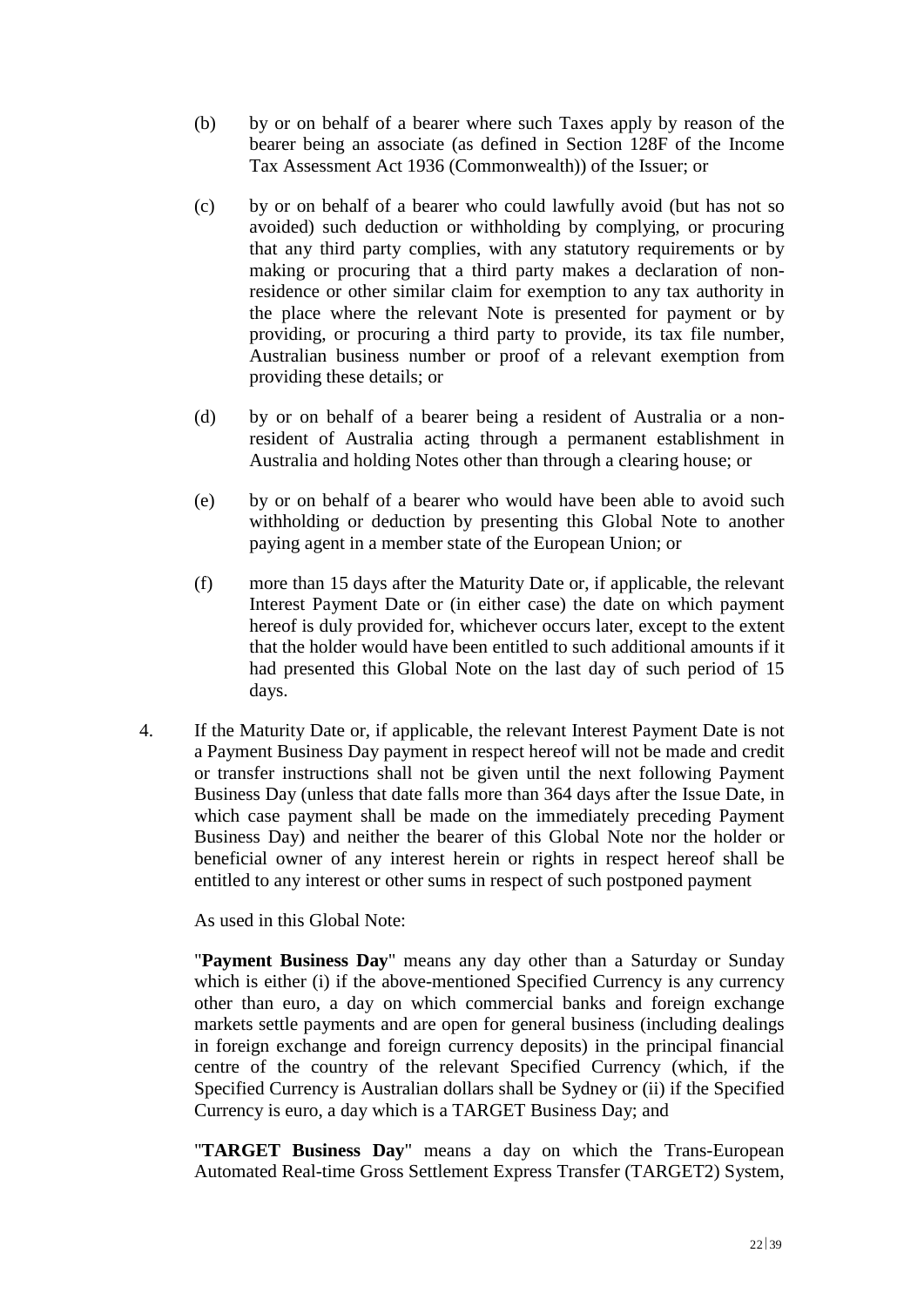which utilises a single shared platform and which was launched on 19 November 2007, or any successor thereto, is operating credit or transfer instructions in respect of payments in euro.

Provided that if the Issue and Paying Agent determines with the agreement of the Issuer that the market practice in respect of euro denominated internationally offered securities is different from that specified above, the above shall be deemed to be amended so as to comply with such market practice and the Issue and Paying Agent shall procure that a notice of such amendment is published not less than 15 days prior to the date on which any payment in euro falls due to be made in such manner as the Issue and Paying Agent may determine.

- 5. The payment obligation of the Issuer represented by this Global Note constitutes and at all times shall constitute a direct and unsecured obligation of the Issuer ranking at least *pari passu* with all present and future unsecured and unsubordinated obligations of the Issuer other than obligations mandatorily preferred by law applying to companies generally.
- 6. This Global Note is negotiable and, accordingly, title hereto shall pass by delivery and the bearer shall be treated as being absolutely entitled to receive payment upon due presentation hereof free and clear of any equity, set-off or counterclaim on the part of the Issuer against any previous bearer hereof.
- 7. This Global Note is issued in respect of an issue of Notes of the Issuer and is exchangeable in whole (but not in part only) for duly executed and authenticated bearer Notes in definitive form (whether before, on or, subject as provided below, after the Maturity Date):
	- (a) if one or both of Euroclear Bank SA/NV and Clearstream Banking S.A. or any other relevant clearing system(s) in which this Global Note is held at the relevant time is closed for business for a continuous period of 14 days or more (other than by reason of weekends or public holidays, statutory or otherwise) or if any such clearing system announces an intention to, or does in fact, permanently cease to do business; or
	- (b) if default is made in the payment of any amount payable in respect of this Global Note.

Upon presentation and surrender of this Global Note during normal business hours to the Issuer at the offices of the Issue and Paying Agent (or to any other person or at any other office outside the United States as may be designated in writing by the Issuer to the bearer), the Issue and Paying Agent shall authenticate and deliver, in exchange for this Global Note, bearer definitive notes denominated in the Specified Currency in an aggregate nominal amount equal to the Nominal Amount of this Global Note.

8. If, upon any such default and following such surrender, definitive Notes are not issued in full exchange for this Global Note before 5.00 p.m. (London time) on the thirtieth day after surrender, this Global Note (including the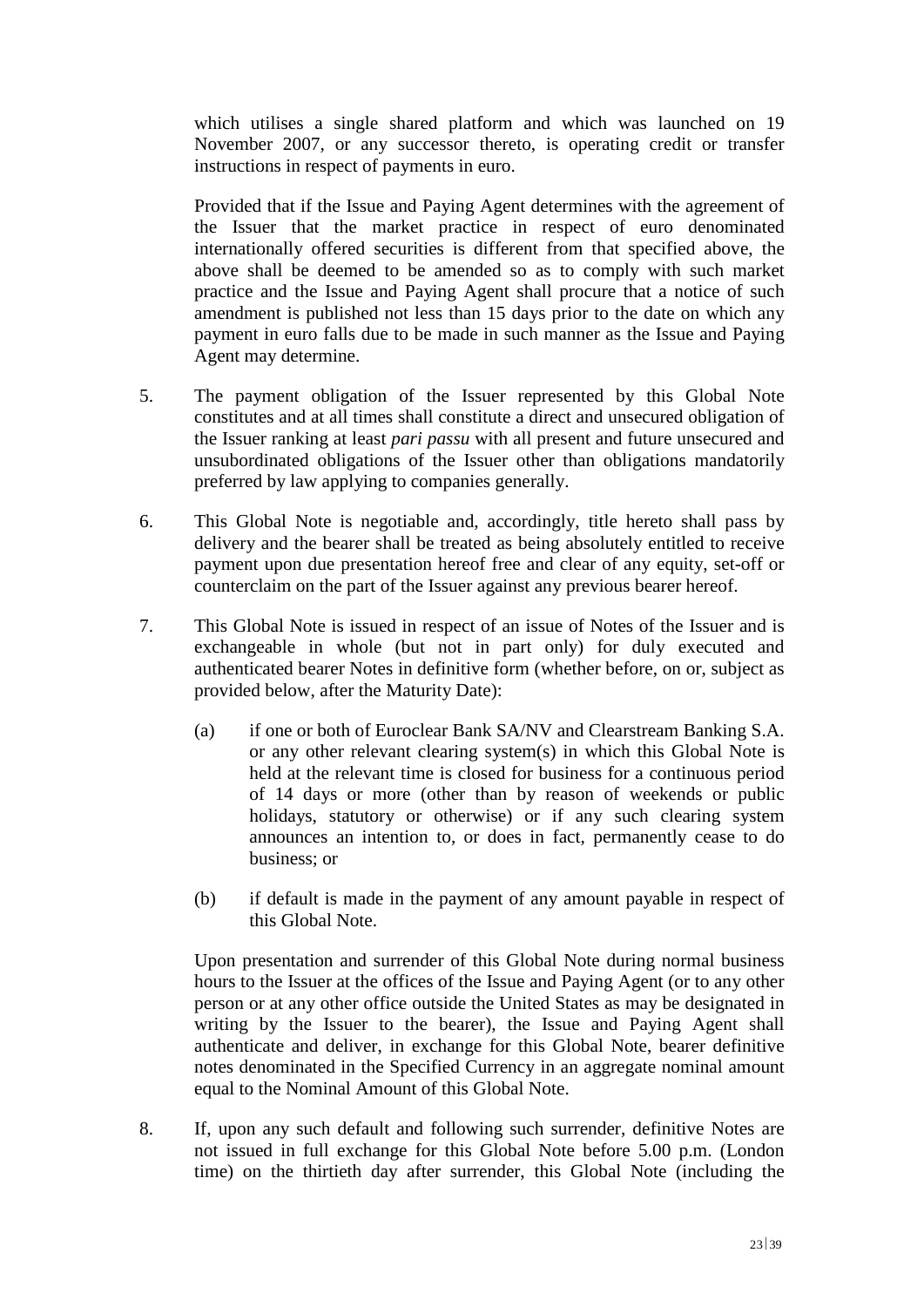obligation hereunder to issue definitive notes) will become void and the bearer will have no further rights under this Global Note (but without prejudice to the rights which the bearer or any other person may have under a Deed of Covenant dated 30 April 2020 (as amended, re-stated or supplemented as of the date of issue of the Notes) entered into by the Issuer).

- 9. The obligations of the Issuer (formerly known as Export Finance and Insurance Corporation ("**EFIC**")) in respect of the Notes are guaranteed by the Commonwealth of Australia under the guarantee which is set out in section 62 of the Export Finance and Insurance Corporation Act 1991 of Australia. Section 62 provides as follows: 'By force of this section, the due payment by EFIC of any money that becomes payable by EFIC to a person other than the Commonwealth is guaranteed by the Commonwealth'.
- 10. If this is an interest bearing Global Note, then:
	- (a) notwithstanding the provisions of paragraph 1 above, if any payment of interest in respect of this Global Note falling due for payment prior to the Maturity Date remains unpaid on the fifteenth day after falling so due, the Nominal Amount shall be payable on such fifteenth day;
	- (b) upon each payment of interest (if any) prior to the Maturity Date in respect of this Global Note, the Schedule hereto shall be duly completed by the Issue and Paying Agent to reflect such payment; and
	- (c) if no Interest Payment Dates are specified on the face of this Global Note, the Interest Payment Date shall be the Maturity Date.
- 11. If this is a fixed rate interest bearing Global Note, interest shall be calculated on the Nominal Amount as follows:
	- (a) interest shall be payable on the Nominal Amount in respect of each successive Interest Period (as defined below) from the Issue Date to the Maturity Date only, in arrear on the relevant Interest Payment Date, on the basis of the actual number of days in such Interest Period and a year of 360 days or, if this Global Note is denominated in Sterling, 365 days at the Fixed Interest Rate with the resulting figure being rounded to the nearest amount of the Specified Currency which is available as legal tender in the country or countries (in the case of the euro) of the Specified Currency (with halves being rounded upwards); and
	- (b) the period beginning on (and including) the Issue Date and ending on (but excluding) the first Interest Payment Date and each successive period beginning on (and including) an Interest Payment Date and ending on (but excluding) the next succeeding Interest Payment Date is an "**Interest Period**" for the purposes of this paragraph.
- 12. If this is a floating rate interest bearing Global Note, interest shall be calculated on the Nominal Amount as follows: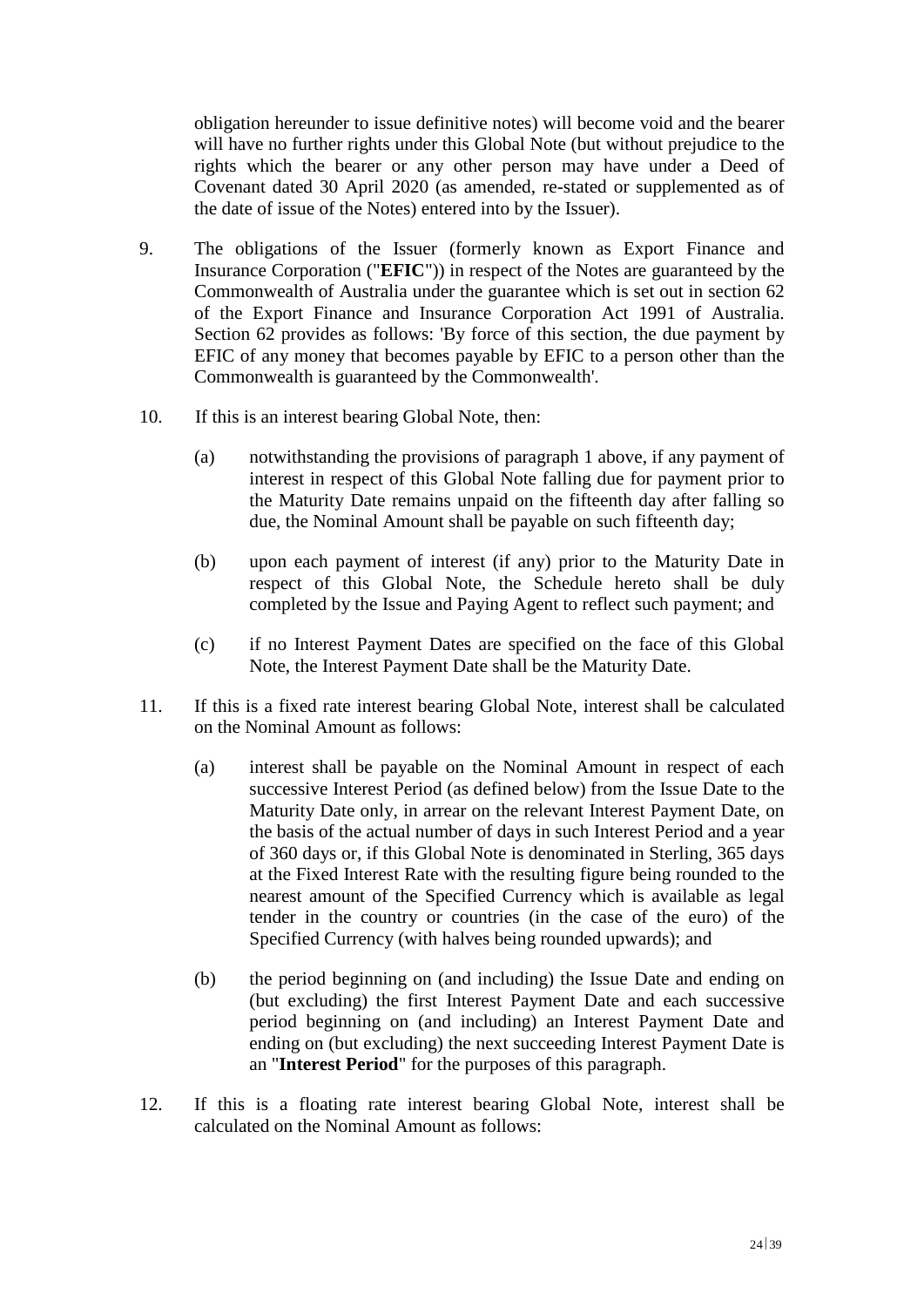(a) in the case of a Global Note which specifies LIBOR as the Reference Rate on its face, the Rate of Interest will be the aggregate of LIBOR and the Margin (if any) above or below LIBOR. Interest shall be payable on the Nominal Amount in respect of each successive Interest Period (as defined below) from the Issue Date to the Maturity Date only, in arrear on the relevant Interest Payment Date, on the basis of the actual number of days in such Interest Period and a year of 360 days or, if this Global Note is denominated in Sterling, 365 days.

As used in this Global Note:

"**LIBOR**" shall be equal to the rate defined as "LIBOR‑BBA" in respect of the Specified Currency (as defined in the 2006 ISDA Definitions published by the International Swaps and Derivatives Association, Inc., as amended, updated or replaced as at the date of this Global Note, (the "**ISDA Definitions**")) as at 11.00 a.m. (London time) or as near thereto as practicable on the second London Banking Day before the first day of the relevant Interest Period or, if this Global Note is denominated in Sterling, on the first day thereof (a "**LIBOR Interest Determination Date**"), as if the Reset Date (as defined in the ISDA Definitions) was the first day of such Interest Period and the Designated Maturity (as defined in the ISDA Definitions) was the number of months specified on the face of this Global Note in relation to the Reference Rate; and

"**London Banking Day**" shall mean a day on which commercial banks are open for general business (including dealings in foreign exchange and foreign currency deposits) in London;

(b) in the case of a Global Note which specifies EURIBOR as the Reference Rate on its face, the Rate of Interest will be the aggregate of EURIBOR and the Margin (if any) above or below EURIBOR. Interest shall be payable on the Nominal Amount in respect of each successive Interest Period (as defined below) from the Issue Date to the Maturity Date only, in arrear on the relevant Interest Payment Date, on the basis of the actual number of days in such Interest Period and a year of 360 days.

As used in this Global Note, "**EURIBOR**" shall be equal to EUR-EURIBOR-Reuters (as defined in the ISDA Definitions) as at 11.00 a.m. (Brussels time) or as near thereto as practicable on the second TARGET Business Day before the first day of the relevant Interest Period (a "**EURIBOR Interest Determination Date**"), as if the Reset Date (as defined in the ISDA Definitions) was the first day of such Interest Period and the Designated Maturity (as defined in the ISDA Definitions) was the number of months specified on the face of this Global Note in relation to the Reference Rate;

(c) In the case of a Global Note which specifies SONIA, SOFR or  $\epsilon$ STR as the Reference Rate on its face, interest shall be payable on the Nominal Amount in respect of each successive Interest Period from,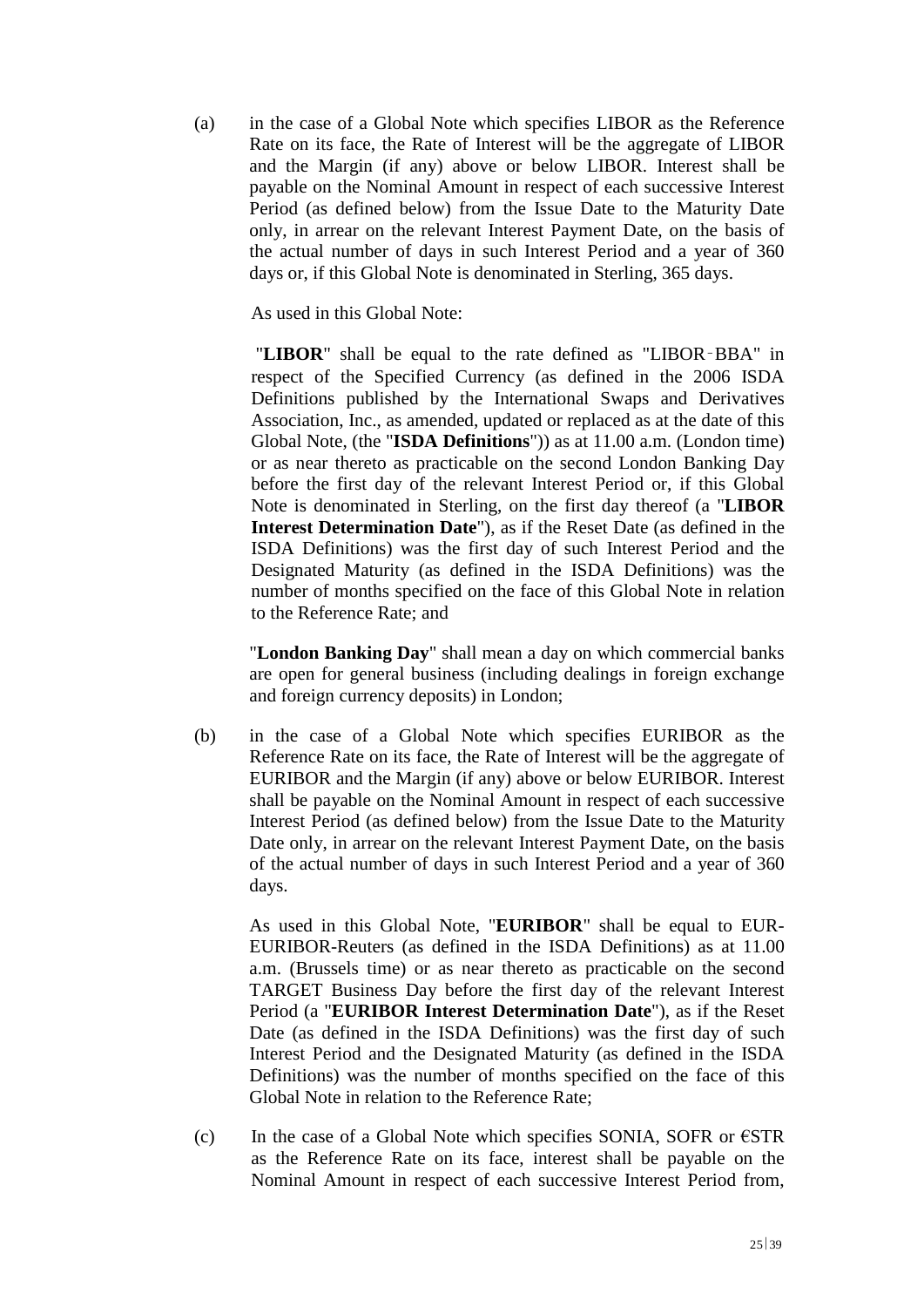and including, the Issue Date to, but excluding, the Maturity Date in arrear on the relevant Interest Payment Date and,

(A) where the Calculation Method is specified in this Global Note as being "Compounded Daily", the Rate of Interest for each Interest Period (as defined below) will, subject as provided below, be the Compounded Daily Reference Rate plus or minus the above-mentioned Margin (if any), all as determined by the Calculation Agent.

As used in this Global Note:

"**Compounded Daily Reference Rate**" means, with respect to an Interest Period, the rate of return of a daily compound interest investment in the Specified Currency with the applicable Reference Rate (as specified in this Global Note) as the reference rate for the calculation of Interest, which will be calculated by the Calculation Agent, as at the relevant Reference Rate Interest Determination Date as follows, and the resulting percentage will be rounded, if necessary, to the fifth decimal place, with 0.000005 being rounded upwards:

$$
\left[\prod_{i=1}^{d_o} \left(1 + \frac{r_{i-pBD} x n_i}{D}\right) - 1\right] x \frac{D}{d}
$$

Where:

"**Business Day**" or "**BD**" means (i) where "SONIA" is specified as the Reference Rate, a London Banking Day; (ii) where "SOFR" is specified as the Reference Rate, a U.S. Government Securities Business Day; and (iii) where "€STR" is specified as the Reference Rate, a TARGET Business Day;

"**D**" is the number specified in this Global Note;

"**d**" means, for any Interest Period, the number of calendar days in such Interest Period;

"**do**" means, for any Interest Period, the number of Business Days in such Interest Period;

"**ECB**" means the European Central Bank;

"**ECB's Website**" means the website of the European Central Bank currently at [http://www.ecb.europa.eu,](http://www.ecb.europa.eu/) or any successor website officially designated by the ECB;

"**€STR**" means, in respect of any TARGET Business Day, a reference rate equal to the daily euro short-term rate for such TARGET Business Day as provided by the ECB, as administrator of such rate (or any successor administrator of such rate), on the ECB's Website (in each case, on or before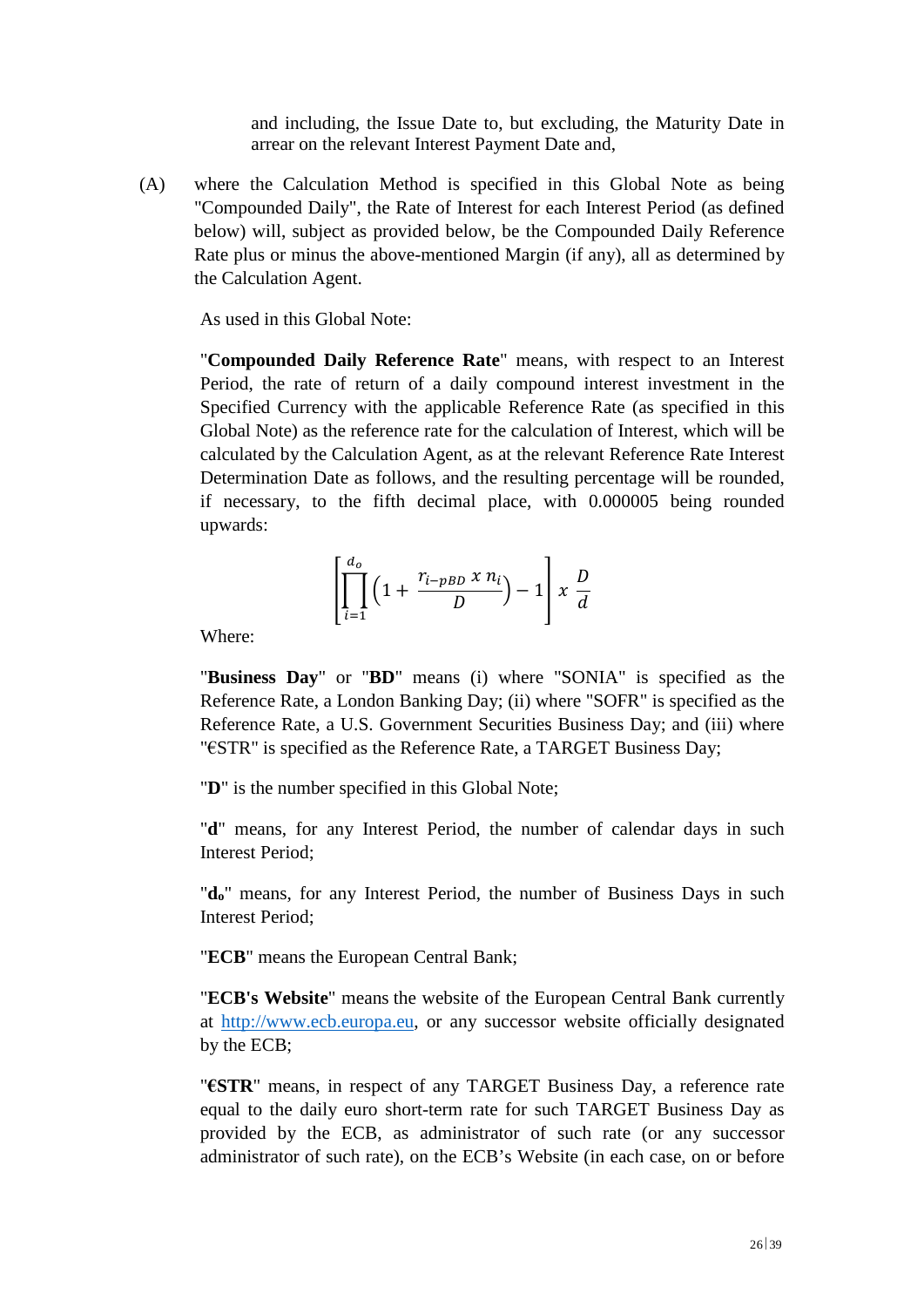9:00a.m., Central European Time, on the TARGET Business Day immediately following such TARGET Business Day);

"**i**" means, for any Interest Period, a series of whole numbers from one to do, each representing the relevant Business Day in chronological order from, and including, the first Business Day in such Interest Period;

"**Lock-out Period**" means the period from, and including, the day following the Reference Rate Interest Determination Date to, but excluding, the corresponding Interest Payment Date;

"**London Banking Day**" means any day on which commercial banks are open for general business (including dealing in foreign exchange and foreign currency deposits) in London;

"**ni**" means, for any Business Day "i" the number of calendar days from, and including, such Business Day "i" up to, but excluding, the following Business Day;

"**New York Fed's Website**" means the website of the Federal Reserve Bank of New York currently at [http://newyorkfed.org,](http://newyorkfed.org/) or any successor website of the Federal Reserve Bank of New York;

"**Observation Period**" means, in respect of an Interest Period, the period from, and including, the date which is "p" Business Days prior to the first day of the relevant Interest Period (and the first Interest Period shall begin on, and include, the Issue Date) and ending on, but excluding, the date which is "p" Business Days prior to the Interest Payment Date for such Interest Period (or the date falling "p" Business Days prior to such earlier date, if any, on which this Global Note becomes due and payable);

"**p**" means, for any Interest Period,

- a. where "Lag" is specified as the Observation Method in this Global Note, the number of Business Days included in the Observation Look-back Period specified in this Global Note (or, if no such number is specified, five Business Days);
- b. where "Lock-out" is specified as the Observation Method in this Global Note, zero;

"**r**" means:

a. where in this Global Note "SONIA" is specified as the Reference Rate and "Lag" is specified as the Observation Method, in respect of any Business Day, the SONIA rate in respect of such Business Day;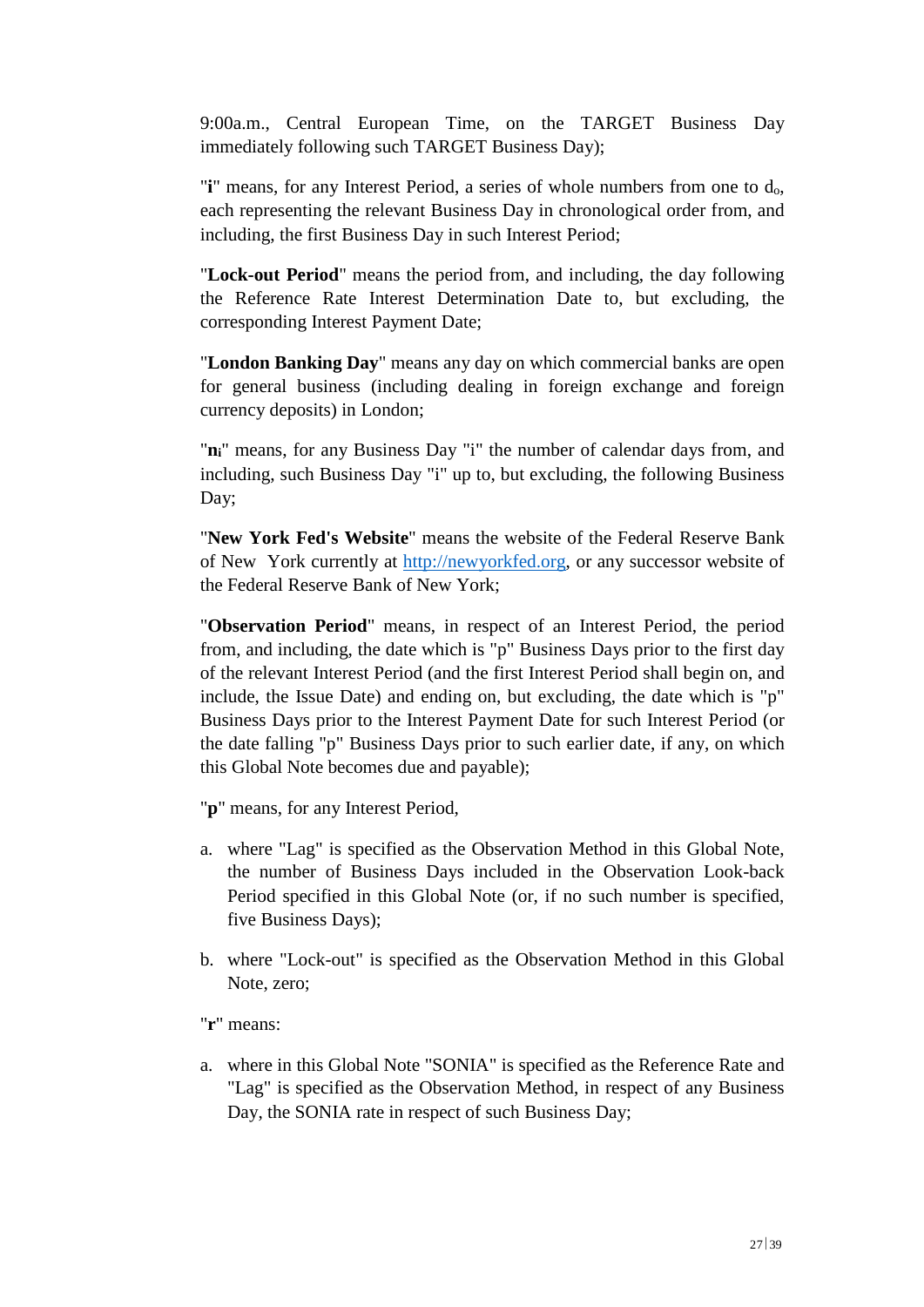- b. where in this Global Note "SOFR" is specified as the Reference Rate and "Lag" is specified as the Observation Method, in respect of any Business Day, the SOFR in respect of such Business Day;
- c. where in this Global Note "€STR" is specified as the Reference Rate and "Lag" is specified as the Observation Method, in respect of any Business Day, the  $\epsilon$ STR in respect of such Business Day;
- d. where in this Global Note "SONIA" is specified as the Reference Rate and "Lock-out" is specified as the Observation Method:
	- 1. in respect of any Business Day "i" that is a Reference Day, the SONIA rate in respect of the Business Day immediately preceding such Reference Day, and
	- 2. in respect of any Business Day "i" that is not a Reference Day (being a Business Day in the Lock-out Period), the SONIA rate in respect of the business Day immediately preceding the last Reference Day of the relevant Interest Period (such last Reference Day coinciding with the Reference Rate Interest Determination Date); and
- e. where in this Global Note "SOFR" is specified as the Reference Rate and "Lock-out" is specified as the Observation Method:
	- 1. in respect of any Business Day "i" that is a Reference Day, the SOFR in respect of the Business Day immediately preceding such Reference Day, and
	- 2. in respect of any Business Day "i" that is a Reference Day (being a Business Day in the Lock-out Period), the SOFR in respect of the Business Day immediately preceding the last Reference Day of the relevant Interest Period (such last Reference Day coinciding with the Reference Rate Interest Determination Date);
- f. where in this Global Note "€STR" is specified as the Reference Rate and "Lock-out" is specified as the Observation Method:
	- 1. in respect of any Business Day "i" that is a Reference Day, the  $\epsilon$ STR in respect of the Business Day immediately preceding such Reference Day, and
	- 2. in respect of any Business Day "i" that is a Reference Day (being a Business Day in the Lock-out Period), the  $\epsilon$ STR in respect of the Business Day immediately preceding the last Reference Day of the relevant Interest Period (such last Reference Day coinciding with the Reference Rate Interest Determination Date);

**"Reference Day"** means each Business Day in the relevant Interest Period, other than any Business Day in the Lock-out Period (if any);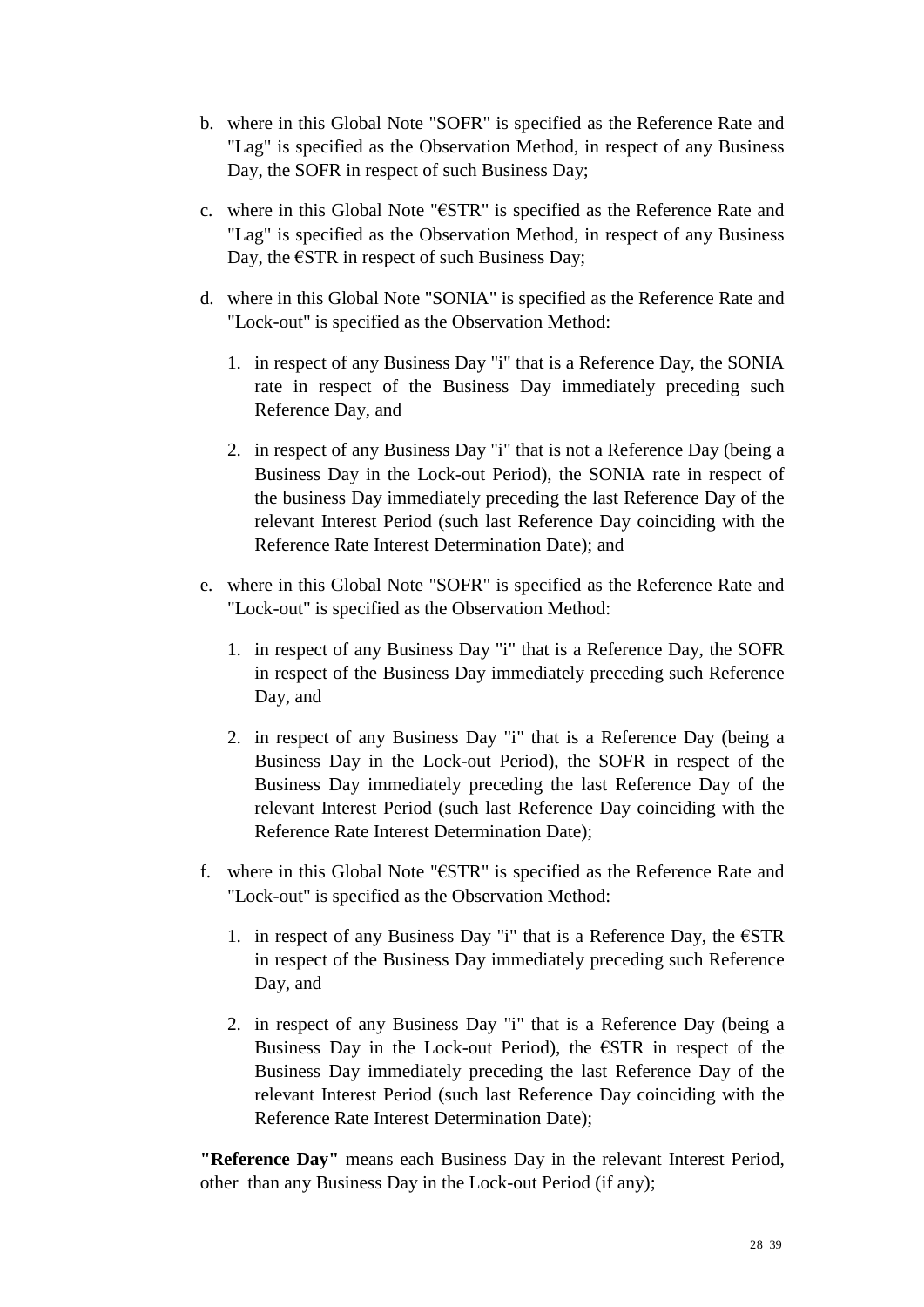**"Reference Rate Interest Date"** means the date falling "p" Business Days prior to the end of each Interest Period;

**"ri-pBD"** means the applicable Reference Rate as set out in the definition of "r" above for, where "Lag" is specified as the Observation Method in this Global Note, the Business Day) being a Business Day falling in the relevant Observation Period) falling "p" Business Days prior to the relevant Business Day "i" or, where "Lock-out" is specified as the Observation Method in this Global Note, the relevant Business Day "i";

**"SOFR"** means, in respect of any Business Day, a reference rate equal to the daily Secured Overnight Financing Rate as provided by the Federal Reserve Bank of New York ("**New York Fed**"), as the administrator of such rate (or any successor administrator of such rate) on the New York Fed's Website, in each case on or about 5.00 p.m. (New York City Time) on the Business Day immediately following such Business Day;

**"SONIA"** means, in respect of any Business Day, a reference rate equal to the daily Sterling Overnight Index Average rate for such Business Day as provided by the administrator of SONIA to authorised distributors and as then published on the Reference Rate Screen Page or, if the Reference Rate Screen Page is unavailable, as otherwise published by such authorised distributors, in each case on the Business Day immediately following such Business Day; and

**"U.S. Government Securities Business Day"** means any day except for a Saturday, Sunday or a day on which the Securities Industry and Financial Markets Association recommends that the fixed income departments of its members be closed for the entire day for purposes of trading in U.S. government securities.

(B) where the Calculation Method is specified in this Global Note as being "Weighted Average", the Rate of Interest for each Interest Period will, subject as provided below, be the Weighted Average Reference Rate (as defined below) plus or minus the above mentioned Margin (if any), all as determined by the Calculation Agent, on relevant Reference Rate Interest Determination Date, and the resulting percentage will be rounded, if necessary, to the fifth decimal place, with 0.000005 being rounded upwards where:

**"Lock-out Period"** has the meaning set out in paragraph (A) above;

**"Observation Period"** has the meaning set out in paragraph (A) above;

**"Reference Day"** has the meaning set out in paragraph (A) above; and

**"Weighted Average Reference Rate"** means: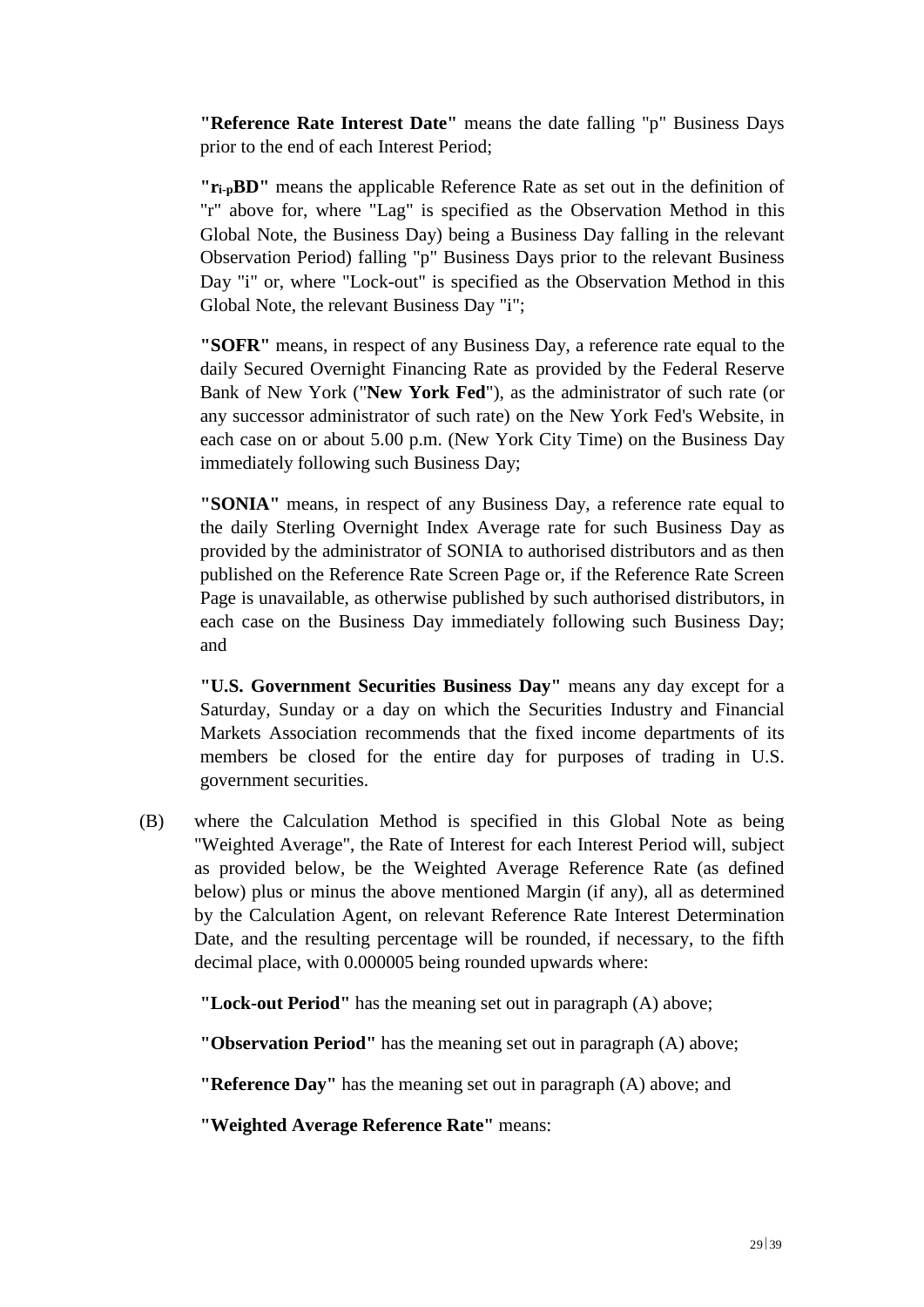- a. where "Lag" is specified as the Observation Method in this Global Note, the arithmetic mean of the Reference Rate in effect for each calendar day during the relevant Observation Period, calculated by multiplying each relevant Reference Rate by the number of calendar days such rate is in effect, determining the sum of such products and dividing such sum by the number of calendar days in the relevant Observation Period. For these purposes the Reference Rate in effect for any calendar day which is not a Business Day shall be deemed to be the Reference Rate in effect for the Business Day immediately preceding such calendar day; and
- b. where "Lock-out" is specified as the Observation Method in this Global Note, the arithmetic mean of the Reference Rate in effect for each calendar day during the relevant Interest Period, calculated by multiplying each relevant Reference Rate by the number of calendar days such rate is in effect, determining the sum of such products and dividing such sum by the number of calendar days in the relevant Interest Period, provided however that for any calendar day of such Interest Period falling in the Lock-out Period, the relevant Reference Rate for each day during that Lock-out Period will be deemed to be the Reference Rate in effect for the Reference Day immediately preceding the first day of such Lock-out Period. For these purposes the Reference Rate in effect for any calendar day which is not a Business Day shall, subject to the proviso above, be deemed to be the Reference Rate in effect for the Business Day immediately preceding such calendar day.
- (C) Where SONIA is specified as the Reference Rate in this Global Note, if, in respect of any Business Day (as defined in paragraph (A) above) in the relevant Observation Period, SONIA is not available on the Reference Rate Screen Page and has not otherwise been published by the relevant authorised distributors, such Reference Rate shall be:
	- (1) the Bank of England's Bank Rate (the **"Bank Rate"**) prevailing at 5:00 p.m. (or, if earlier, close of business) (London time) on the relevant Business Day; plus (ii) the mean of the spread of the SONIA rate to the Bank Rate over the previous five days on which a SONIA rate has been published, excluding the highest spread (or, if there is more than on highest spread, one only of those highest spreads) and lowest spread (or, if there is more than one lowest spread, one only of those lowest spreads) to the Bank Rate; or
	- (2) if such Bank Rate is not published by the Bank of England at 5:00 p.m. (or, if earlier, close of business) on the relevant Business Day, the SONIA rate published on the Reference Rate Screen Page (or otherwise published by the relevant authorised distributors) for the first preceding Business Day on which the SONIA rate was published on the Reference Rate Screen Page (or otherwise published by the relevant authorised distributors),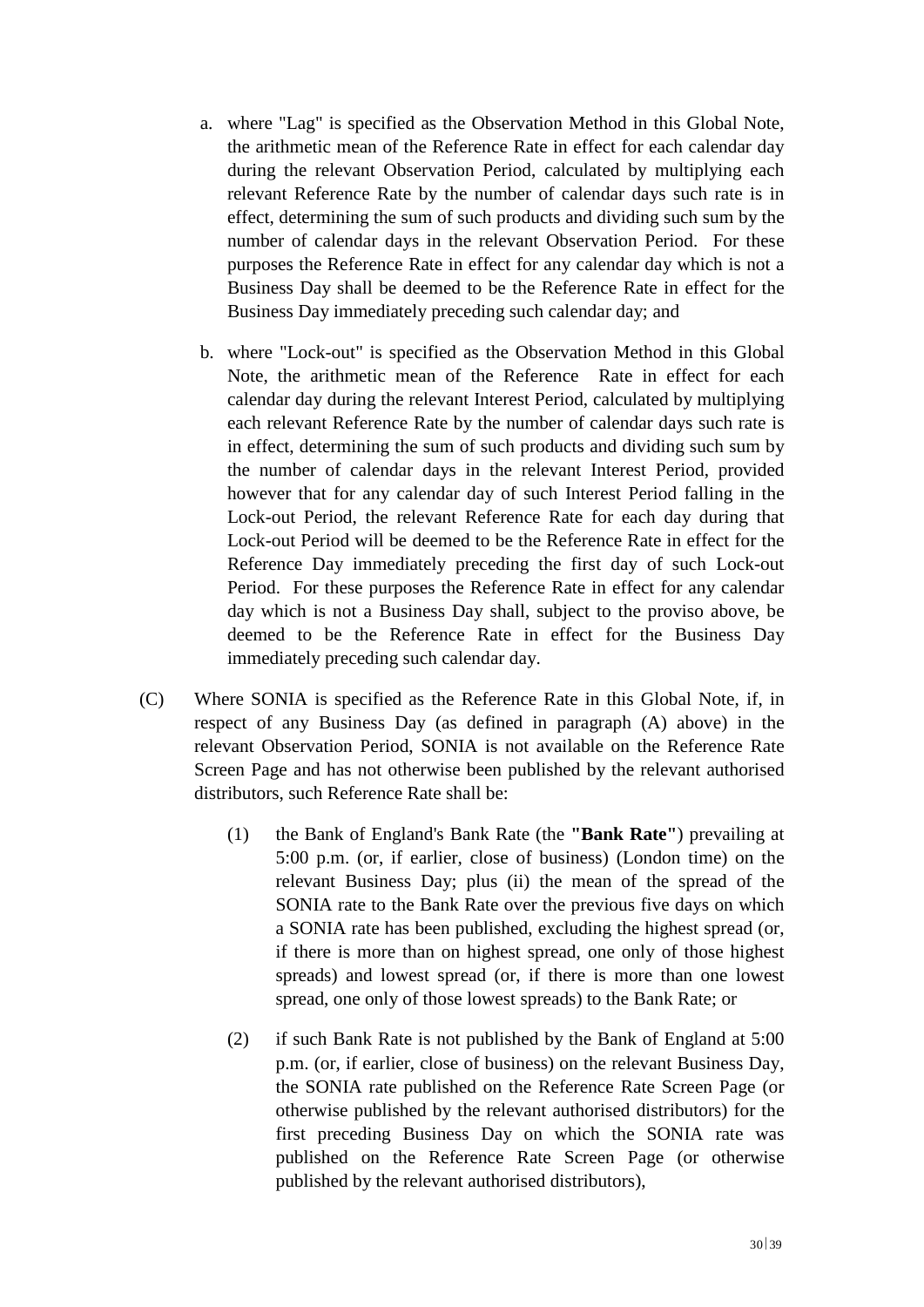and in each case, "r" shall be interpreted accordingly.

- (D) Where "SOFR" is specified as the Reference Rate in this Global Note, if, in respect of any Business Day (as defined in paragraph (A) above), the Reference Rate is not available, such Reference Rate shall be the SOFR (as defined in paragraph (A) above) for the first preceding Business Day on which the SOFR was published on the New York Fed's Website (as defined in paragraph (A) above) and "r" shall be interpreted accordingly.
- (E) Where "€STR" is specified as the Reference Rate in this Global Note, if, in respect of any Business Day (as defined in paragraph (A) above), the Reference Rate is not available, such Reference Rate shall be the  $\epsilon$ STR (as defined in paragraph (A) above) for the first preceding Business Day on which the  $\epsilon$ STR was published on the ECB's Website (as defined in paragraph (A) above) and "r" shall be interpreted accordingly.
- (F) In the event that the Rate of Interest cannot be determined in accordance with the foregoing provisions, the Rate of Interest shall be (i) that determined as the last preceding Reference Rate Interest Determination Date to which the foregoing provisions shall have applied or (ii) if there is no such preceding Reference Rate Interest Determination Date, the initial Rate of Interest which would have been applicable to this Global Note for the first Interest Period had this Global Note been in issue for a period equal in duration to the scheduled first Interest Period but ending on (and excluding) the Issue Date (but applying the Margin applicable to the first Interest Period).

If this Global Note becomes due and payable in accordance with paragraph 10(a), the final Reference Rate Interest Determination Date shall be deemed to be the date on which this Global Note became due and payable and the Rate of Interest on this Global Note shall, for so long as this Global Note remains outstanding, be that determined on such date.

For these purposes, any reference to the **"Reference Rate Screen Page"** shall include any successor or replacement page, section, caption, column or other part of a particular information service;

(d) the Calculation Agent will, as soon as practicable (i) after 11.00 a.m. (London time) on each LIBOR Interest Determination Date or 11.00 a.m. (Brussels time) on each EURIBOR Interest Determination Date or (ii) on the Business Day following each Reference Rate Determination Date (as the case may be), determine the Rate of Interest and calculate the amount of interest payable (the "**Amount of Interest**") for the relevant Interest Period. "**Rate of Interest**" means (A) if the Reference Rate is LIBOR, the rate which is determined in accordance with the provisions of paragraph [12] (a), (B) if the Reference Rate is EURIBOR, the rate which is determined in accordance with the provisions of paragraph [12] (b) and (C) if the Reference Rate is SONIA, SOFR or  $\epsilon$ STR, the rate which is determined in accordance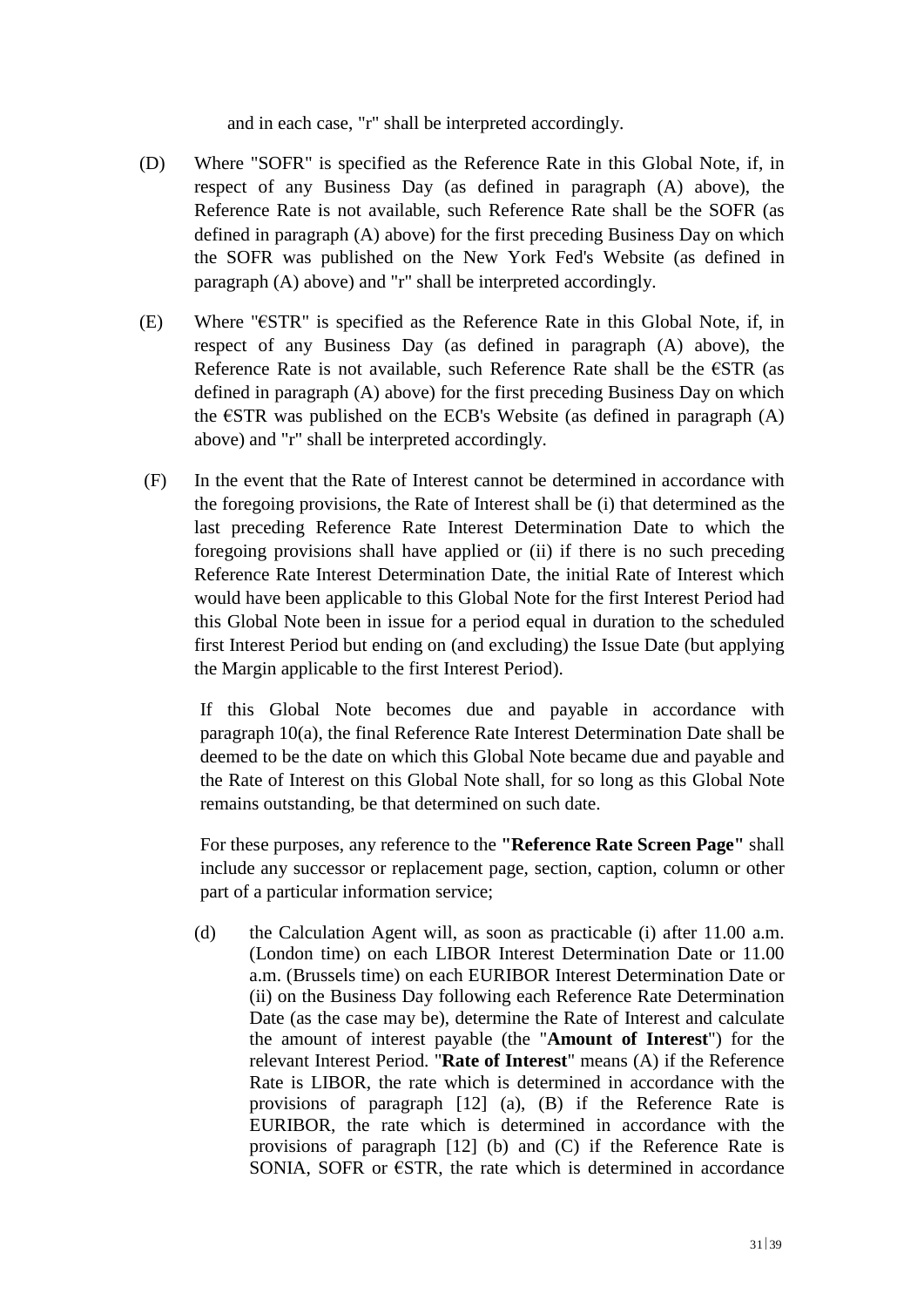with the provisions of paragraph [12] (d). The Amount of Interest payable per Note shall be calculated by applying the Rate of Interest to the Nominal Amount, multiplying such product by the actual number of days in the Interest Period concerned divided by 360 or, if this Global Note is denominated in Sterling, by 365 or the relevant Day Count Fraction and rounding the resulting figure to the nearest amount of the Specified Currency which is available as legal tender in the country or countries (in the case of the euro) of the Specified Currency (with halves being rounded upwards). The determination of the Rate of Interest and the Amount of Interest by the Calculation Agent named above shall (in the absence of manifest error) be final and binding upon all parties;

- (e) if the Calculation Agent is unable to determine the LIBOR Rate of Interest or the EURIBOR Rate of Interest (as the case may be) for an Interest Period in accordance with the relevant provisions above due to the relevant Reference Rate not being available on the relevant screen page at the relevant time, then the Calculation Agent shall use the applicable Rate of Interest applicable for the last preceding Interest Period to determine the applicable Rate of Interest and/or Amount of interest (as applicable) for such subsequent Interest Period or, if there is no such preceding Interest Period, the sum of the Margin and the rate or (as the case may be) the arithmetic mean for the first Interest Period had this Note been in issue for a period equal to the duration to the scheduled first Interest Period but ending on (and excluding) the Issue Date;
- (f) should the Rate of Interest be equal to zero or be a negative number in respect of an Interest Period, then no Amount of Interest shall be due by the Issuer and payable to the bearer of this Global Note in respect of that Interest Period;
- (g) the period beginning on (and including) the Issue Date and ending on (but excluding) the first Interest Payment Date and each successive period beginning on (and including) an Interest Payment Date and ending on (but excluding) the next succeeding Interest Payment Date is called an "**Interest Period**" for the purposes of this paragraph; and
- (h) the Issuer will procure that a notice specifying the Rate of Interest payable in respect of each Interest Period be published as soon as practicable after the determination of the Rate of Interest.
- 13. If the proceeds of this Global Note are accepted in the United Kingdom, the Nominal Amount shall be not less than  $£100,000$  (or the equivalent in any other currency).
- 14. Instructions for payment must be received at the offices of the Issue and Paying Agent referred to above together with this Global Note as follows:
	- (a) if this Global Note is denominated in Australian dollars or Japanese Yen, at least two Business Days prior to the relevant payment date;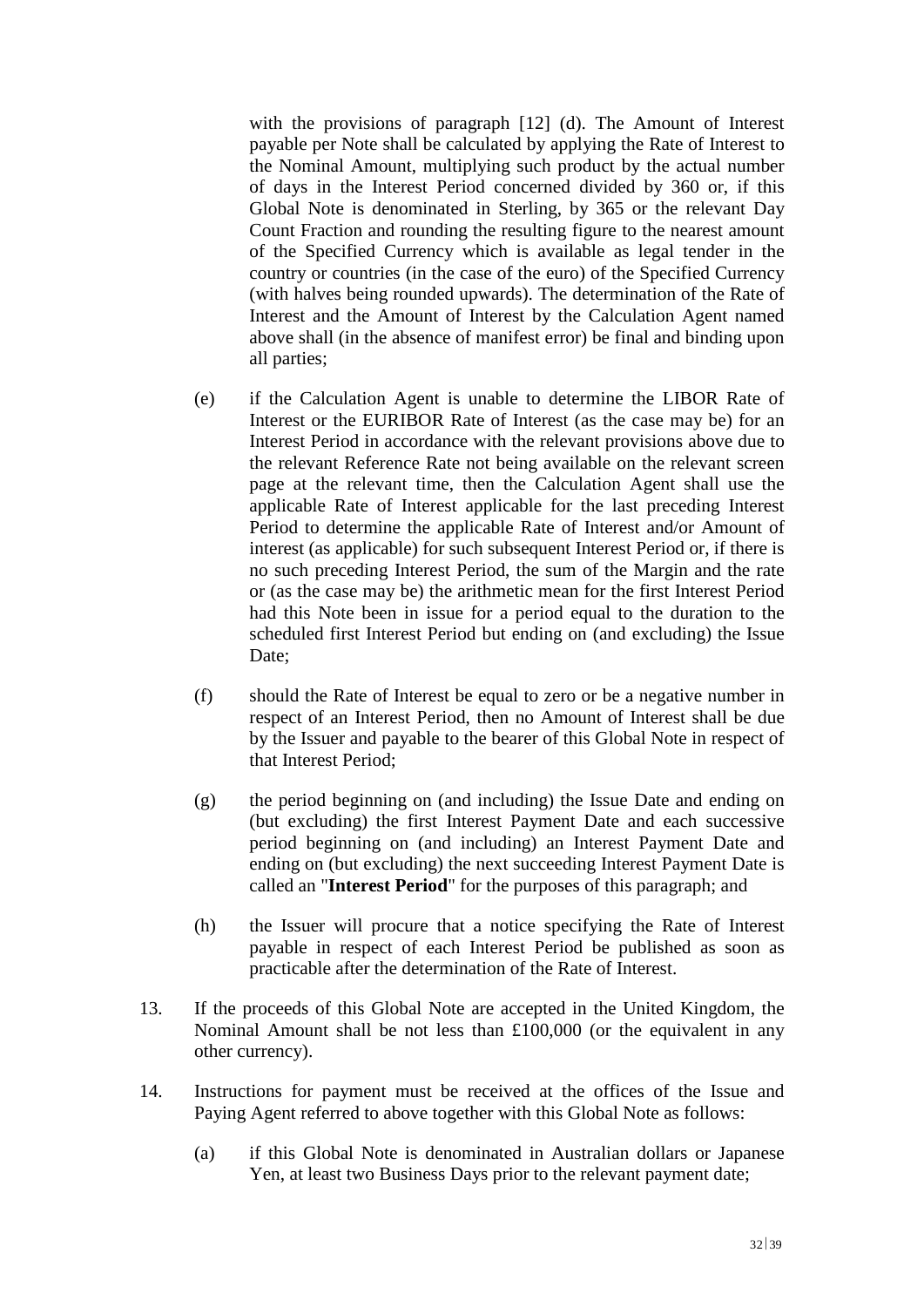- (b) if this Global Note is denominated in United States dollars, euro or Sterling, at least one Business Day prior to the relevant payment date; and
- (c) in all other cases, at least two Business Days prior to the relevant payment date.

As used in this paragraph, "**Business Day**" means:

- (i) a day other than a Saturday or Sunday on which commercial banks are open for general business (including dealings in foreign exchange and foreign currency deposits) in London; and
- (ii) in the case of payments in euro, a TARGET Business Day, and, in all other cases, a day on which commercial banks are open for general business (including dealings in foreign exchange and foreign currency deposits) in the principal financial centre in the country of the Specified Currency.
- 15. This Global Note shall not be validly issued unless manually authenticated by Citibank, N.A., London Branch as the Issue and Paying Agent.
- 16. This Global Note and any non-contractual obligations arising from or connected with it are governed by, and shall be construed in accordance with, English law.

The English courts have exclusive jurisdiction to settle any dispute arising out of or in connection with this Global Note and any non-contractual obligations arising from or connected with it (including a dispute regarding the existence, validity or termination of this Global Note). The parties to this Global Note agree that the English courts are the most appropriate and convenient courts to settle any such dispute and accordingly no such party will argue to the contrary.

The Issuer irrevocably appoints Law Debenture Corporate Services Limited at Fifth Floor, 100 Wood Street, London EC2V 7EX as its agent for service of process in any proceedings before the English courts in connection with this Global Note. If any person appointed as process agent is unable for any reason to act as agent for service of process, the Issuer will appoint another agent, and failing such appointment within 15 days, the bearer shall be entitled to appoint such a person by written notice addressed to the Issuer and delivered to the Issuer or to the Specified Office of the Issue and Paying Agent. The Issuer agrees that failure by a process agent to notify it of any process will not invalidate the relevant proceedings. This paragraph 15 does not affect any other method of service allowed by law.

The Issuer irrevocably and unconditionally, agrees not to claim any immunity from proceedings brought by the bearer against it in relation to this Global Note and to ensure that no such claim is made on its behalf, consents generally to the giving of any relief or the issue of any process in connection with those proceedings, and waives all rights of immunity in respect of it or its assets.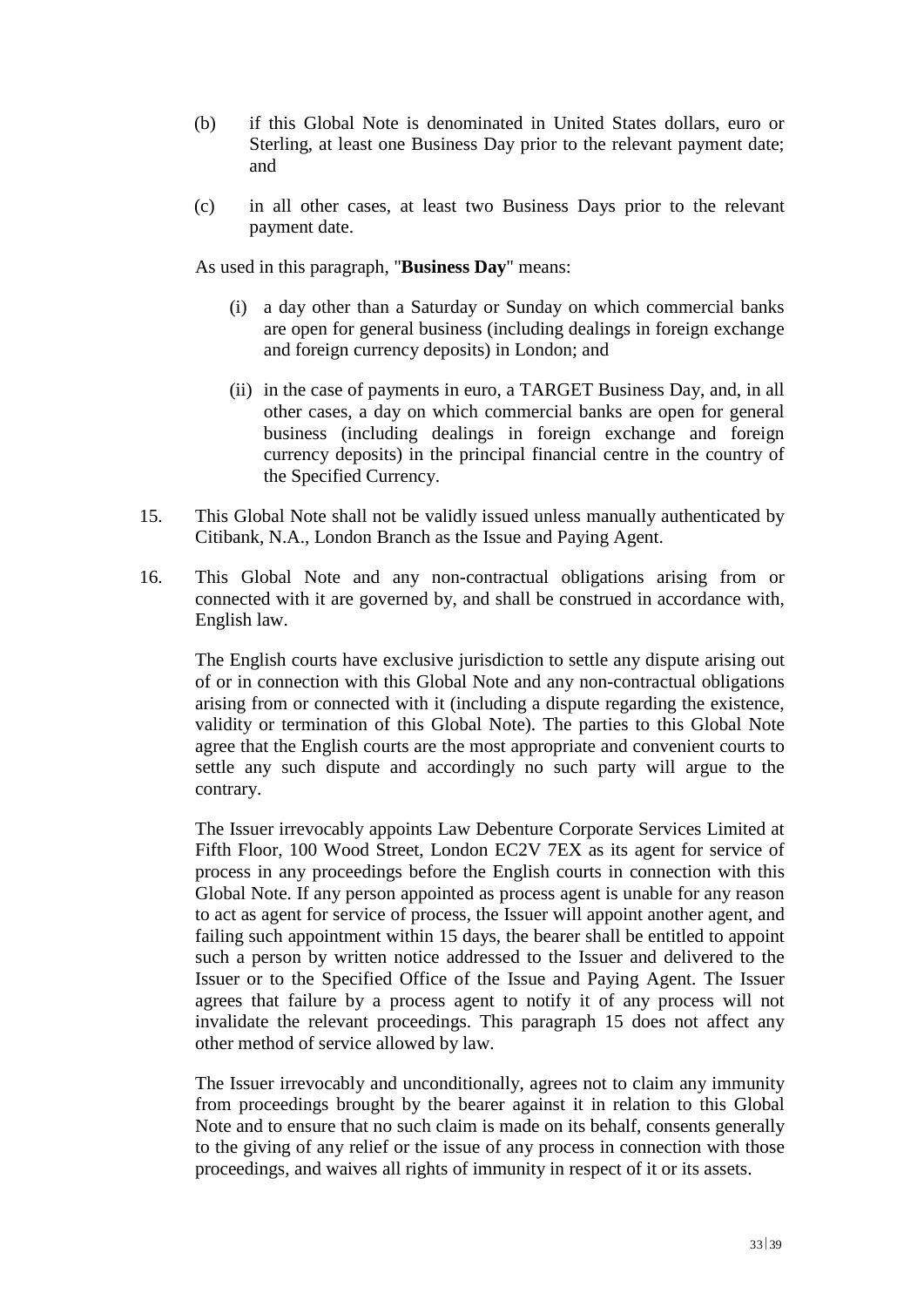17. No person shall have any right to enforce any provision of this Global Note under the Contracts (Rights of Third Parties) Act 1999 but this does not affect any right or remedy of any person which exists or is available apart from that Act.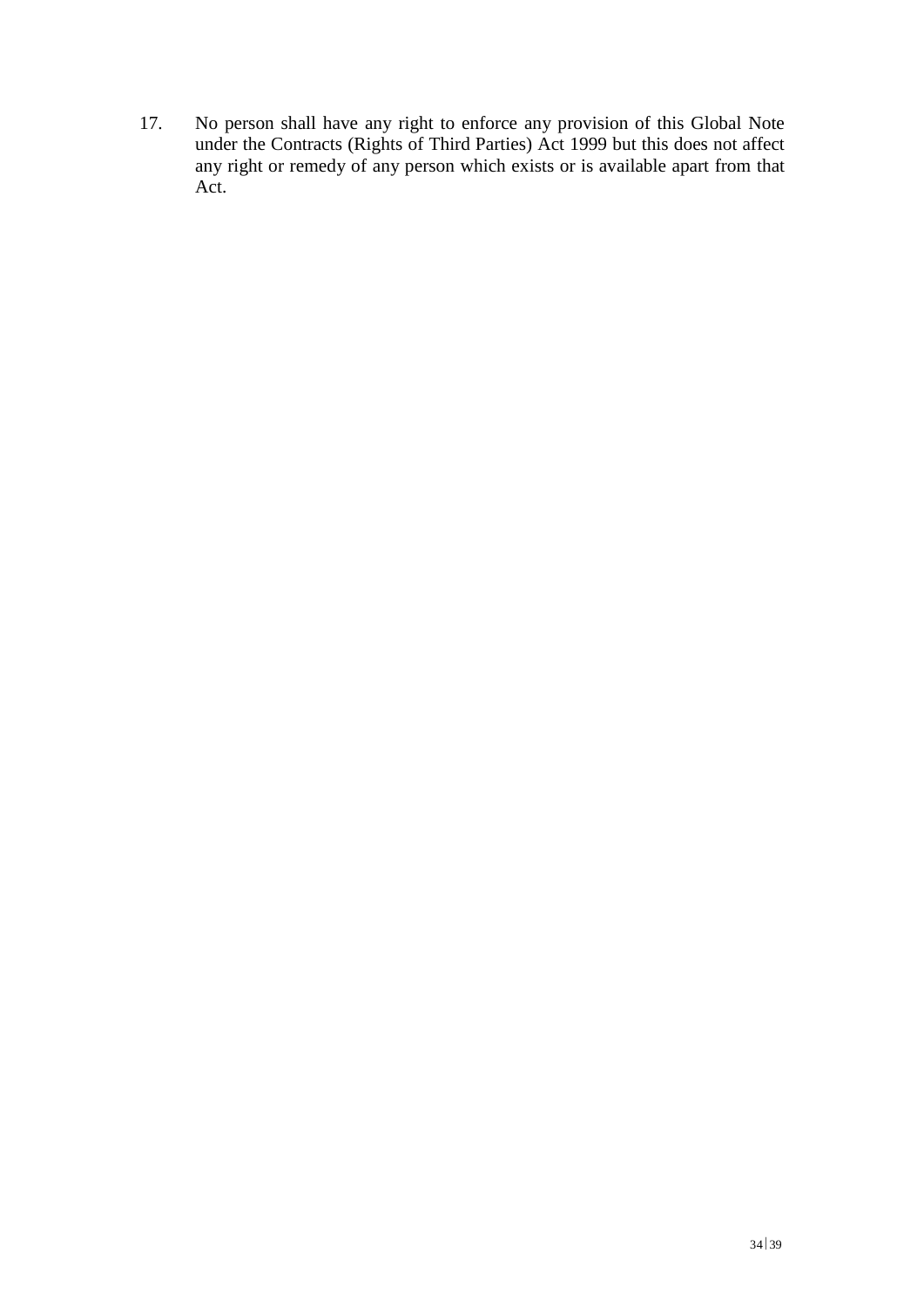### **AUTHENTICATED** by **CITIBANK, N.A., London Branch** without

recourse, warranty or liability and for authentication purposes only By:

*(Authorised Signatory)*

# **SIGNED, SEALED AND DELIVERED** for **EXPORT FINANCE AUSTRALIA** under power of attorney in the presence of:

Signature of attorney

Signature of witness Name

Name Date of power of attorney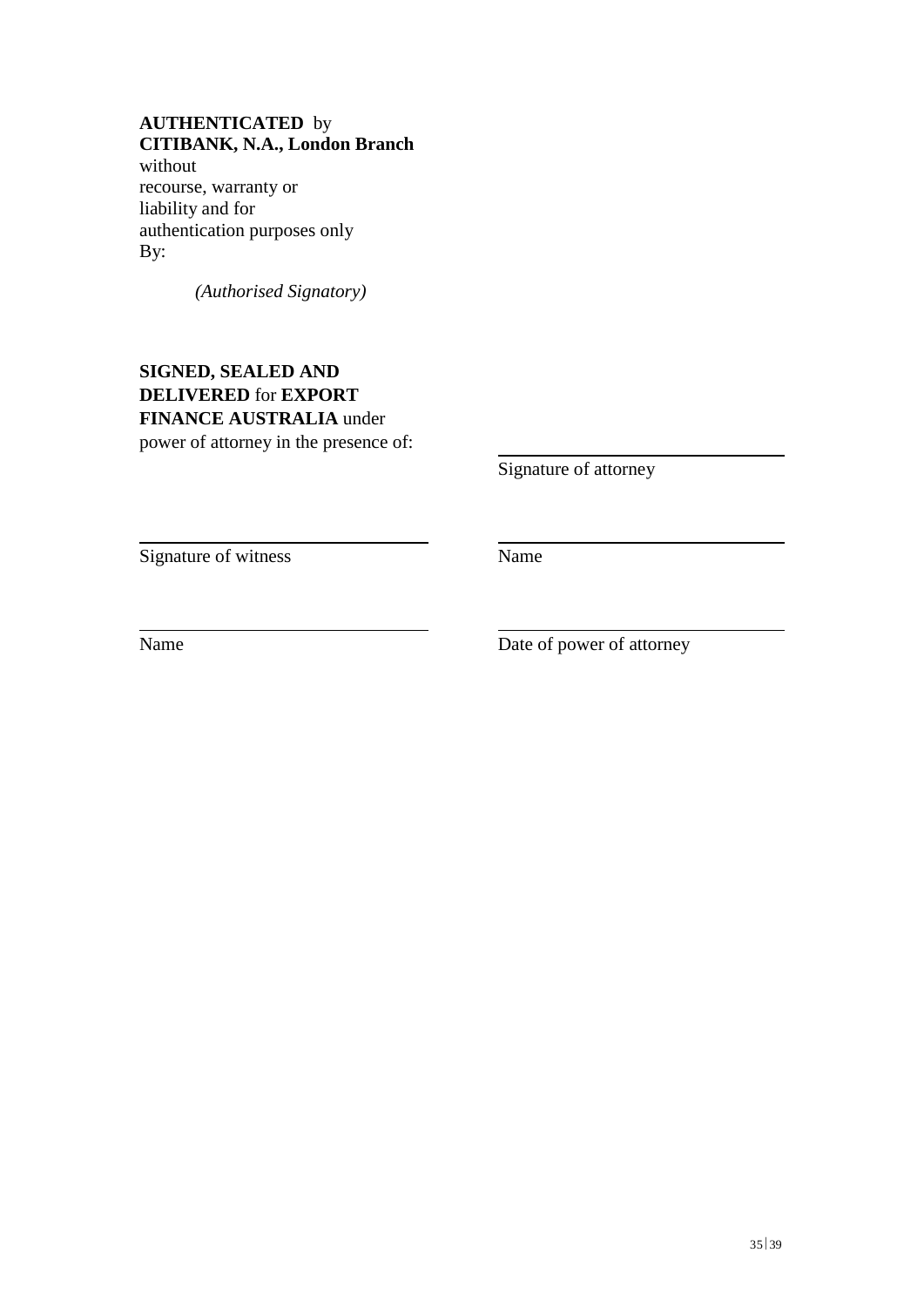## **SCHEDULE**

## **PAYMENTS OF INTEREST**

The following payments of interest in respect of this Global Note have been made:

## **Fixed Rate of Interest Payments**

| Date of Payment Payment From | Payment To | Amount               | ofNotation<br>on |
|------------------------------|------------|----------------------|------------------|
|                              |            | <b>Interest Paid</b> | behalf of Issue  |
|                              |            |                      | Paying<br>and    |
|                              |            |                      | Agent            |
|                              |            |                      |                  |
|                              |            |                      |                  |
|                              |            |                      |                  |
|                              |            |                      |                  |
|                              |            |                      |                  |
|                              |            |                      |                  |
|                              |            |                      |                  |
|                              |            |                      |                  |
|                              |            |                      |                  |

## **Floating Rate Interest Payments**

| Period | Period To | Date of | Interest | Amount of            | Notation on |
|--------|-----------|---------|----------|----------------------|-------------|
| From   |           | Payment | Rate Per | <b>Interest Paid</b> | behalf of   |
|        |           |         | Annum    |                      | Issue and   |
|        |           |         |          |                      | Paying      |
|        |           |         |          |                      | Agent       |
|        |           |         |          |                      |             |
|        |           |         |          |                      |             |
|        |           |         |          |                      |             |
|        |           |         |          |                      |             |
|        |           |         |          |                      |             |

### Notes to Multicurrency Global Note

- *1. Complete/delete as appropriate.*
- *2. Complete for floating rate interest bearing Notes only if a Reference Rate other than LIBOR, EURIBOR is specified. If the specified Reference Rate is LIBOR or EURIBOR leave blank as these provisions are covered in Condition 12.*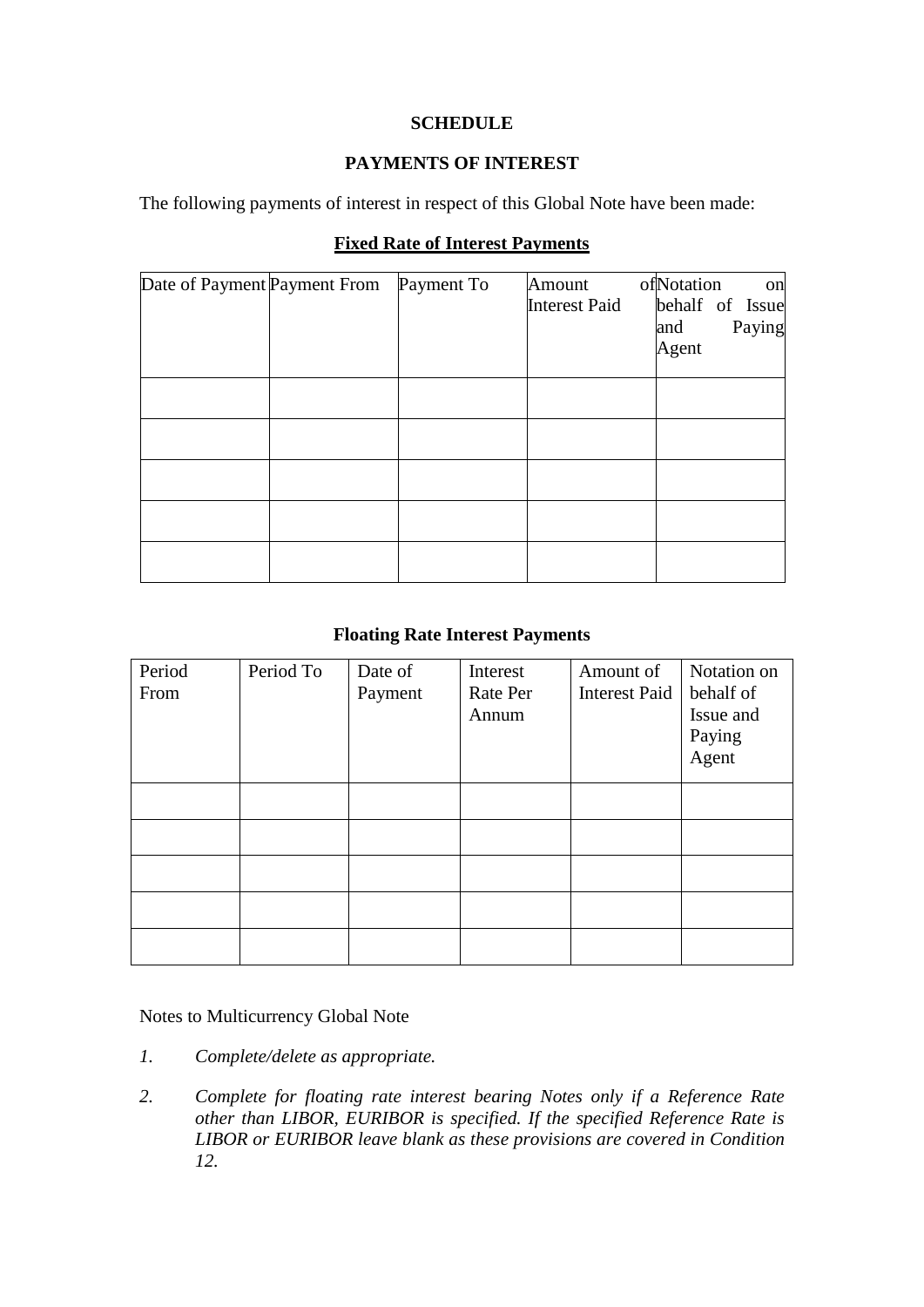- *3. Complete for fixed rate interest bearing Notes only.*
- *4. Complete for floating rate interest bearing Notes only.*
- *5. Complete for floating rate interest bearing Notes only where the reference rate is specified as SONIA, SOFR or €STR and the Observation Method specified is Lag. The Observation Period shall not be specified as less than five Business Days without the prior agreement of the Calculation Agent.*
- *6. Delete as appropriate. Complete for floating rate interest bearing Notes only where the reference rate is specified as SONIA, SOFR or €STR.*
- *7. Delete as appropriate. Complete for floating rate interest bearing Notes only where the reference rate is specified as SONIA, SOFR or €STR.*
- *8. Complete for floating rate interest bearing Notes only where the reference rate is specified as SONIA, SOFR or €STR.*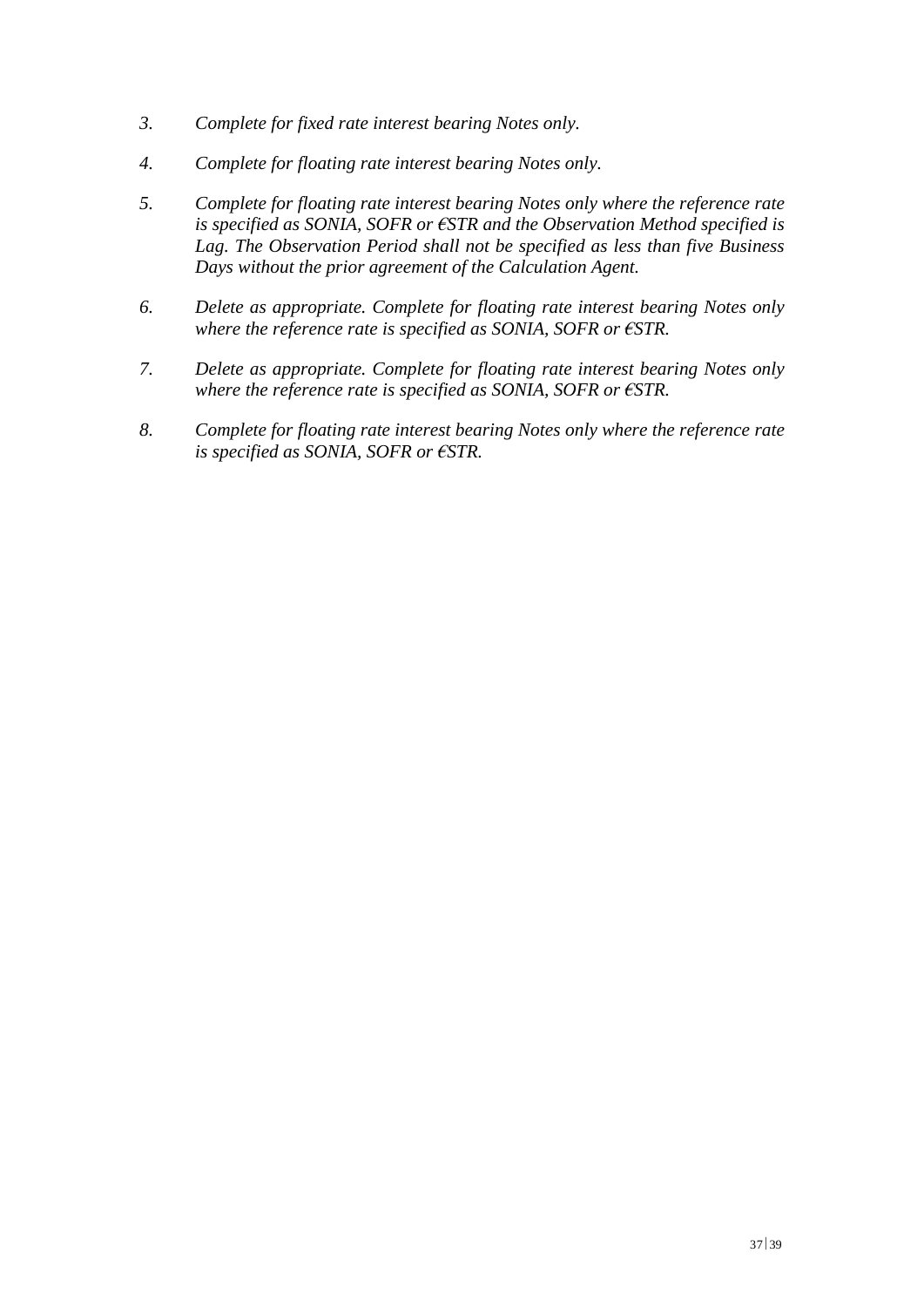#### **PROGRAMME PARTICIPANTS**

#### **ISSUER**

#### **Export Finance Australia**

Export House Level 10 22 Pitt Street Sydney NSW 2000

Telephone No.: +61 2 9201 2111 Facsimile No.: +61 2 9201 2291 Attention: Treasury Department

#### **DEALERS**

### **Bank of America Merrill Lynch International DAC**

Two Park Place Hatch Street Dublin 2 Ireland

Telephone No.: +353 (0) 1 243 8500 Facsimile No.: +353 (0) 1 243 8501 Email: [STFIDeskSupport@bofa.com](mailto:STFIDeskSupport@bofa.com) Attention: ECP Desk

#### **Citigroup Global Markets Limited**

Citigroup Centre Canada Square Canary Wharf London E14 5LB United Kingdom

Telephone No.: + 44 20 7986 9070 Attention: Short-Term Fixed Income Desk

#### **Barclays Bank PLC**

5 The North Colonnade Canary Wharf London E14 4BB United Kingdom

Telephone No.: + 44 20 7773 5757 Facsimile No.: +44 20 7516 7548 Attention: ECP Trading Desk

#### **Coöperatieve Rabobank U.A.**

Croeselaan 18 3521 CB Utrecht The Netherlands

Telephone No.: +31 30 7121591 Facsimile No.: +31(0)30 2918708 Attention: Origination and Syndication

#### **UBS AG London Branch**

5 Broadgate London EC2M 2QS United Kingdom

Telephone No.: + 44 20 7567 2324